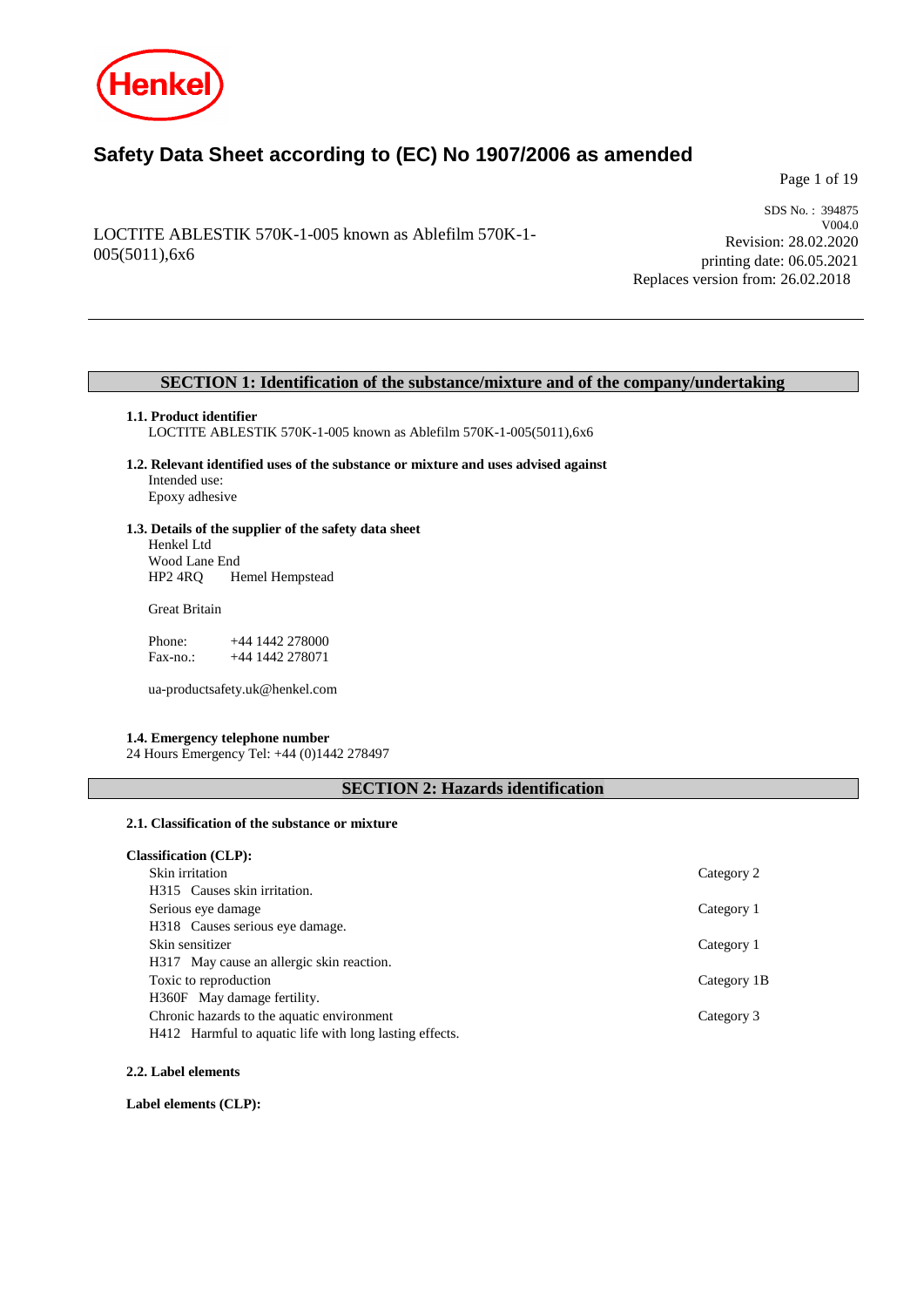| <b>Hazard</b> pictogram:                             |                                                                                                                                                                                                                                                                                                                                                                   |
|------------------------------------------------------|-------------------------------------------------------------------------------------------------------------------------------------------------------------------------------------------------------------------------------------------------------------------------------------------------------------------------------------------------------------------|
| <b>Contains</b>                                      | Bisphenol-F epichlorhydrin resin; MW<700                                                                                                                                                                                                                                                                                                                          |
|                                                      | reaction product: bisphenol-A-(epichlorhydrin); epoxy resin (number average molecular<br>weight $\leq$ 700)<br>Bisphenol A, polymer with formaldehyde and epichlorohydrin<br>4,4'-Isopropylidenediphenol                                                                                                                                                          |
|                                                      | CP Bisphenol A Diglycidylether                                                                                                                                                                                                                                                                                                                                    |
| <b>Signal word:</b>                                  | Danger                                                                                                                                                                                                                                                                                                                                                            |
| <b>Hazard statement:</b>                             | H315 Causes skin irritation.<br>H317 May cause an allergic skin reaction.<br>H318 Causes serious eye damage.<br>H360F May damage fertility.<br>H412 Harmful to aquatic life with long lasting effects.                                                                                                                                                            |
| <b>Supplemental information</b>                      | Restricted to professional users.                                                                                                                                                                                                                                                                                                                                 |
| <b>Precautionary statement:</b><br><b>Prevention</b> | P201 Obtain special instructions before use.<br>P273 Avoid release to the environment.<br>P280 Wear protective gloves/protective clothing/eye protection/face protection.                                                                                                                                                                                         |
| <b>Precautionary statement:</b><br><b>Response</b>   | P302+P352 IF ON SKIN: Wash with plenty of soap and water.<br>P305+P351+P338 IF IN EYES: Rinse cautiously with water for several minutes. Remove<br>contact lenses, if present and easy to do. Continue rinsing.<br>P308+P313 IF exposed or concerned: Get medical advice/attention.<br>P333+P313 If skin irritation or rash occurs: Get medical advice/attention. |

### **2.3. Other hazards**

None if used properly. Not fulfilling Persistent, Bioaccumulative and Toxic (PBT), very Persistent and very Bioaccumulative (vPvB) criteria.

# **SECTION 3: Composition/information on ingredients**

### **3.2. Mixtures**

**General chemical description:** Adhesive **Base substances of preparation:** Epoxy resin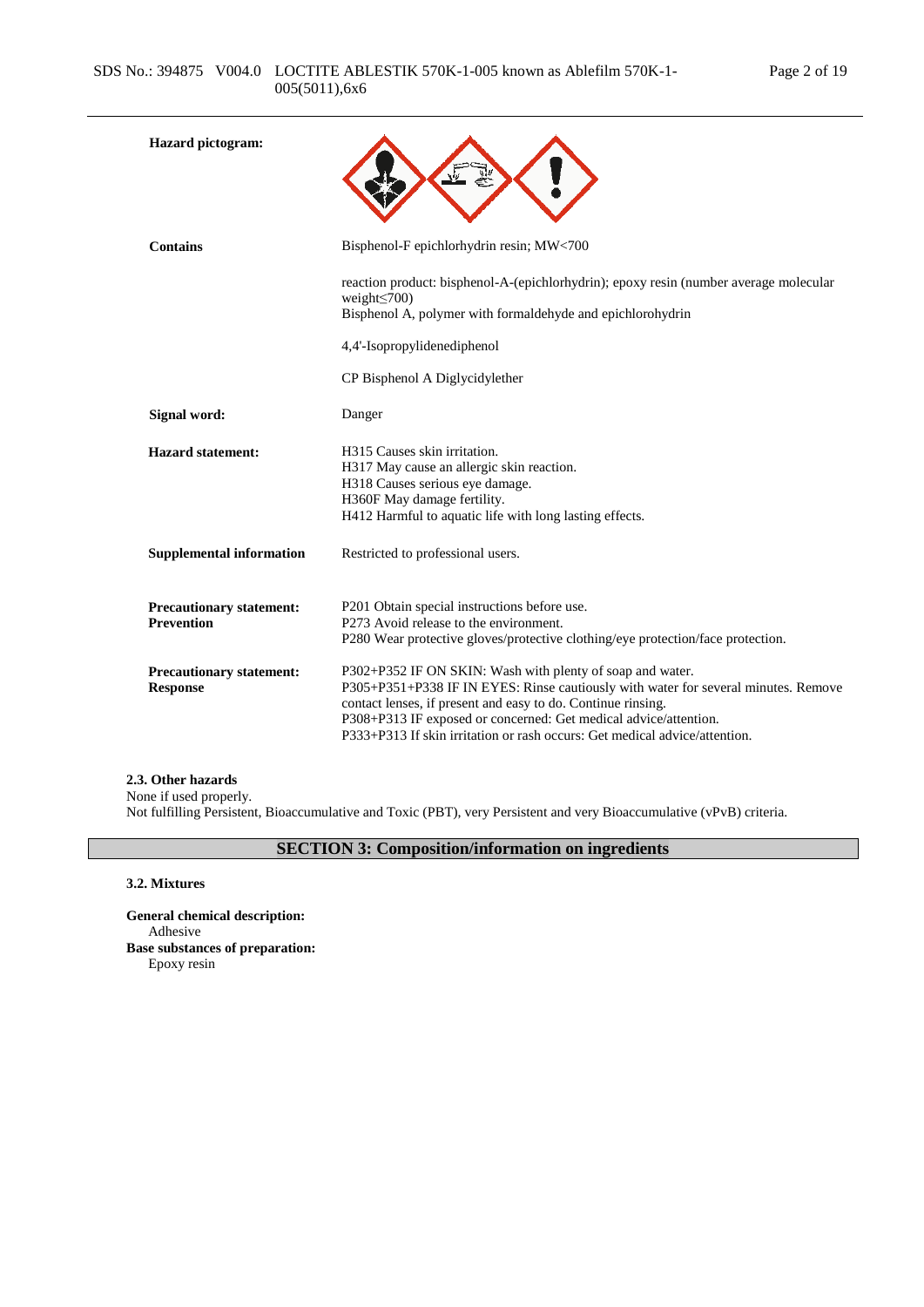| <b>Hazardous</b> components<br>CAS-No.       | <b>EC Number</b><br><b>REACH-Reg No.</b> | content    | <b>Classification</b>                               |
|----------------------------------------------|------------------------------------------|------------|-----------------------------------------------------|
| Quartz (SiO2), <1% respirable                | 238-878-4                                | 50 100 %   |                                                     |
| 14808-60-7                                   |                                          |            |                                                     |
| Bisphenol-F epichlorhydrin resin; MW<700     | 01-2119454392-40                         | 5 < 10%    | Skin Irrit. 2; Dermal                               |
| 9003-36-5                                    |                                          |            | H315                                                |
|                                              |                                          |            | Skin Sens. 1A                                       |
|                                              |                                          |            | H317                                                |
|                                              |                                          |            | Aquatic Chronic 2                                   |
| reaction product: bisphenol-A-               | 01-2119456619-26                         | $5 < 10\%$ | H411<br>Skin Irrit. 2                               |
| (epichlorhydrin); epoxy resin (number        |                                          |            | H315                                                |
| average molecular weight <a></a> 00)         |                                          |            | Skin Sens. 1                                        |
| 25068-38-6                                   |                                          |            | H317                                                |
|                                              |                                          |            | Eye Irrit. 2                                        |
|                                              |                                          |            | H319                                                |
|                                              |                                          |            | Aquatic Chronic 2                                   |
|                                              |                                          |            | H411                                                |
| Bisphenol A, polymer with formaldehyde       |                                          | $5 < 10\%$ | Eye Irrit. 2                                        |
| and epichlorohydrin                          |                                          |            | H319                                                |
| 28906-96-9                                   |                                          |            | Skin Sens. 1                                        |
|                                              |                                          |            | H317                                                |
|                                              |                                          |            | Skin Irrit. 2                                       |
|                                              | $201 - 245 - 8$                          | $1 - 5\%$  | H315                                                |
| 4,4'-Isopropylidenediphenol<br>$80 - 05 - 7$ | 01-2119457856-23                         |            | <b>Aquatic Chronic 2</b><br>H411                    |
|                                              |                                          |            | Eye Dam. 1                                          |
|                                              |                                          |            | H318                                                |
|                                              |                                          |            | Skin Sens. 1                                        |
|                                              |                                          |            | H317                                                |
|                                              |                                          |            | STOT SE <sub>3</sub>                                |
|                                              |                                          |            | H335                                                |
|                                              |                                          |            | Repr. 1B                                            |
|                                              |                                          |            | <b>H360F</b>                                        |
|                                              |                                          |            | $=====$                                             |
|                                              |                                          |            | EU. REACH Candidate List of Substances of           |
|                                              |                                          |            | Very High Concern for Authorization                 |
|                                              |                                          |            | (SVHC)<br>EU. REACH Candidate List of Substances of |
|                                              |                                          |            | Very High Concern for Authorization                 |
|                                              |                                          |            | (SVHC)                                              |
| Reaction product: bisphenol-A-               |                                          | $1 - 5\%$  | Eye Irrit. 2                                        |
| (epichlorhydrin); epoxy resin (number        |                                          |            | H319                                                |
| average molecular weight >700)               |                                          |            |                                                     |
| 25068-38-6                                   |                                          |            |                                                     |
| CP Bisphenol A Diglycidylether               |                                          | $1 - 5\%$  | Eye Irrit. 2                                        |
| 25036-25-3                                   |                                          |            | H319                                                |
|                                              |                                          |            | Skin Irrit. 2                                       |
|                                              |                                          |            | H315                                                |
|                                              |                                          |            | Skin Sens. 1                                        |
|                                              |                                          |            | H317                                                |
|                                              |                                          |            | Aquatic Chronic 2<br>H411                           |
|                                              |                                          |            |                                                     |

**Declaration of the ingredients according to CLP (EC) No 1272/2008:**

**For full text of the H - statements and other abbreviations see section 16 "Other information". Substances without classification may have community workplace exposure limits available.**

## **SECTION 4: First aid measures**

### **4.1. Description of first aid measures**

Inhalation:

Should not be a problem as product is of low volatility. However, if feeling unwell remove patient to fresh air.

Skin contact: Rinse with running water and soap. Obtain medical attention if irritation persists.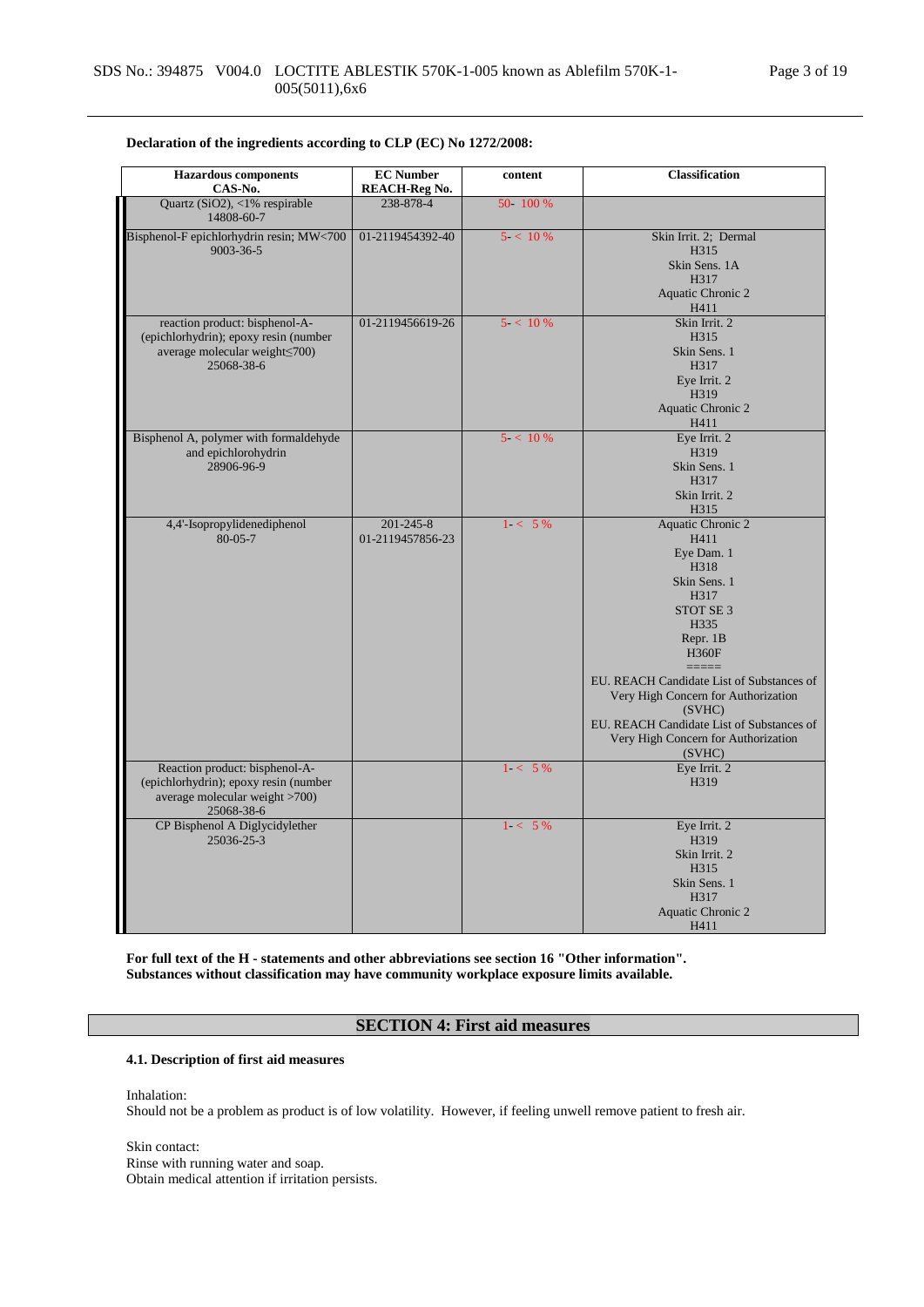#### Eye contact:

Rinse immediately with plenty of running water (for 10 minutes), seek medical attention from a specialist.

Ingestion:

Rinse mouth, drink 1-2 glasses of water, do not induce vomiting, consult a doctor.

#### **4.2. Most important symptoms and effects, both acute and delayed**

After eye contact: Corrosive, may cause permanent damage to eyes (impairment of vision).

SKIN: Redness, inflammation.

SKIN: Rash, Urticaria.

#### **4.3. Indication of any immediate medical attention and special treatment needed**

See section: Description of first aid measures

### **SECTION 5: Firefighting measures**

### **5.1. Extinguishing media Suitable extinguishing media:**

water, carbon dioxide, foam, powder

**Extinguishing media which must not be used for safety reasons:** High pressure waterjet

#### **5.2. Special hazards arising from the substance or mixture**

In the event of a fire, carbon monoxide (CO), carbon dioxide (CO2) and nitrogen oxides (NOx) can be released.

#### **5.3. Advice for firefighters**

Wear self-contained breathing apparatus and full protective clothing, such as turn-out gear.

### **Additional information:**

In case of fire, keep containers cool with water spray.

### **SECTION 6: Accidental release measures**

#### **6.1. Personal precautions, protective equipment and emergency procedures**

Avoid contact with skin and eyes. Wear protective equipment. Ensure adequate ventilation. Remove sources of ignition.

#### **6.2. Environmental precautions**

Do not empty into drains / surface water / ground water.

#### **6.3. Methods and material for containment and cleaning up**

Scrape up as much material as possible. Sweep up spilled material. Avoid creating dust. Store in a partly filled, closed container until disposal. Dispose of contaminated material as waste according to Section 13.

#### **6.4. Reference to other sections**

See advice in section 8

### **SECTION 7: Handling and storage**

**7.1. Precautions for safe handling** Avoid skin and eye contact. See advice in section 8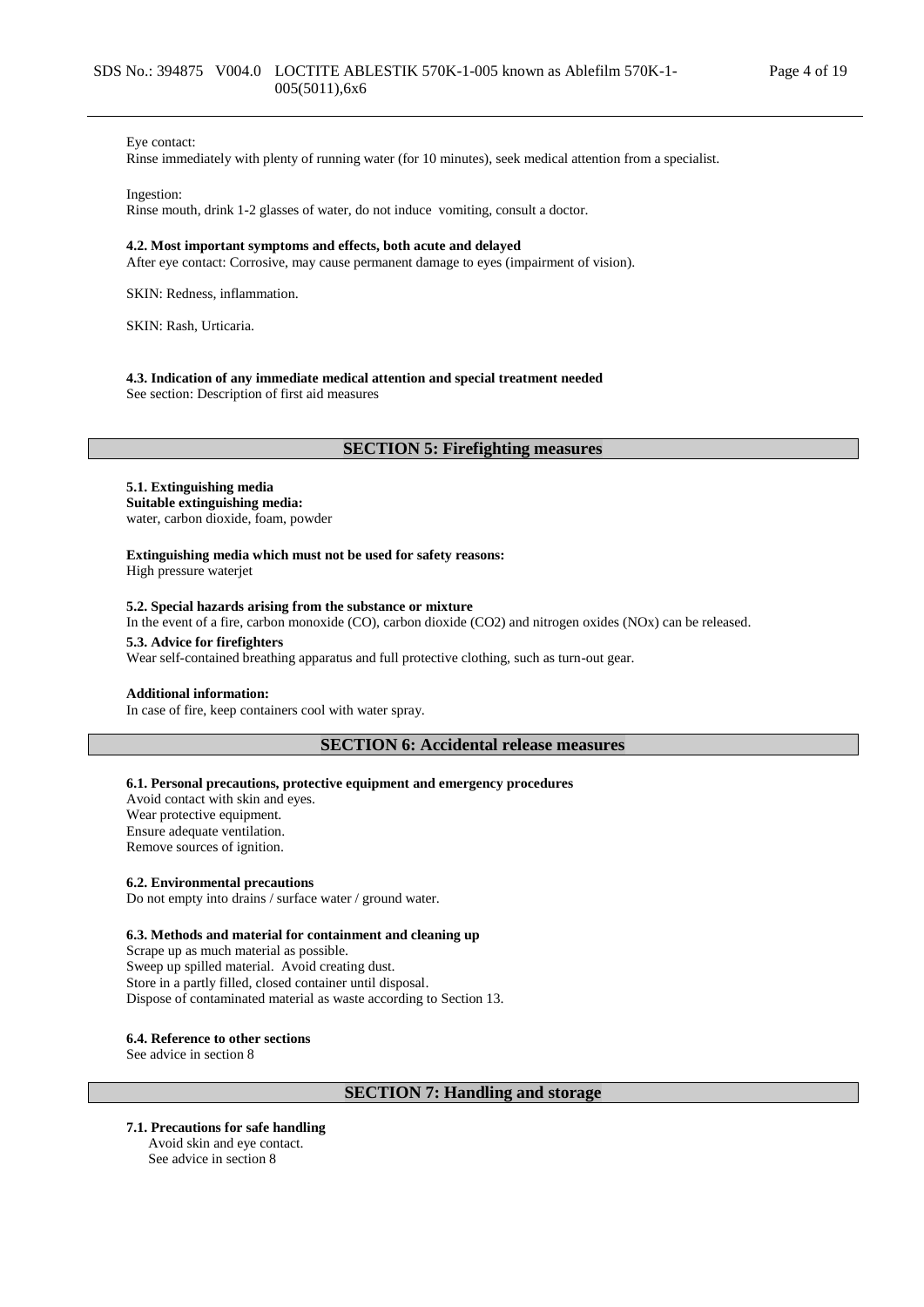### Hygiene measures:

Good industrial hygiene practices should be observed. Wash hands before work breaks and after finishing work. Do not eat, drink or smoke while working.

### **7.2. Conditions for safe storage, including any incompatibilities**

Ensure good ventilation/extraction. Keep container tightly sealed. Refer to Technical Data Sheet

### **7.3. Specific end use(s)**

Epoxy adhesive

## **SECTION 8: Exposure controls/personal protection**

### **8.1. Control parameters**

### **Occupational Exposure Limits**

Valid for

Great Britain

| <b>Ingredient [Regulated substance]</b>                                                                                  | ppm | mg/m <sup>3</sup> | Value type                      | Short term exposure limit<br>category / Remarks | <b>Regulatory list</b> |
|--------------------------------------------------------------------------------------------------------------------------|-----|-------------------|---------------------------------|-------------------------------------------------|------------------------|
| Quartz (SiO2)<br>14808-60-7<br>[SILICA, RESPIRABLE CRYSTALLINE]                                                          |     | 0,1               | Time Weighted Average<br>(TWA): |                                                 | EH40 WEL               |
| Quartz (SiO2)<br>14808-60-7<br>[RESPIRABLE CRYSTALLINE SILICA<br><b>DUST</b>                                             |     | 0,1               | Time Weighted Average<br>(TWA): |                                                 | EU OELIII              |
| 4,4'-Isopropylidenediphenol<br>$80 - 05 - 7$<br>[BISPHENOL A]                                                            |     |                   | Time Weighted Average<br>(TWA): |                                                 | EH40 WEL               |
| 4,4'-Isopropylidenediphenol<br>$80 - 0.5 - 7$<br>[BISPHENOL A (4,4'-<br>ISOPROPYLIDENEDIPHENOL)<br>(INHALABLE FRACTION)] |     |                   | Time Weighted Average<br>(TWA): | Indicative                                      | <b>ECTLV</b>           |

### **Occupational Exposure Limits**

Valid for

Ireland

| <b>Ingredient [Regulated substance]</b>                                                                                 | ppm | mg/m <sup>3</sup> | Value type                      | Short term exposure limit<br>category / Remarks | <b>Regulatory list</b> |
|-------------------------------------------------------------------------------------------------------------------------|-----|-------------------|---------------------------------|-------------------------------------------------|------------------------|
| Quartz (SiO2)<br>14808-60-7<br><b>JOUARTZ, RESPIRABLE DUST (SEE</b><br>CRYSTALLINE SILICA)]                             |     | 0.1               | Time Weighted Average<br>(TWA): |                                                 | IR OEL                 |
| Ouartz $(SiO2)$<br>14808-60-7<br>[RESPIRABLE CRYSTALLINE SILICA]<br><b>DUST</b>                                         |     | 0,1               | Time Weighted Average<br>(TWA): |                                                 | EU OELIII              |
| 4,4'-Isopropylidenediphenol<br>$80 - 0.5 - 7$<br>[BISPHENOL A (4,4'-<br>ISOPROPYLIDENEDIPHENOL)<br>(INHALABLE DUST)]    |     |                   | Time Weighted Average<br>(TWA): | <b>Indicative OELV</b>                          | IR OEL                 |
| 4,4'-Isopropylidenediphenol<br>$80 - 05 - 7$<br>[BISPHENOL A (4,4'-<br>ISOPROPYLIDENEDIPHENOL)<br>(INHALABLE FRACTION)] |     |                   | Time Weighted Average<br>(TWA): | Indicative                                      | <b>ECTLV</b>           |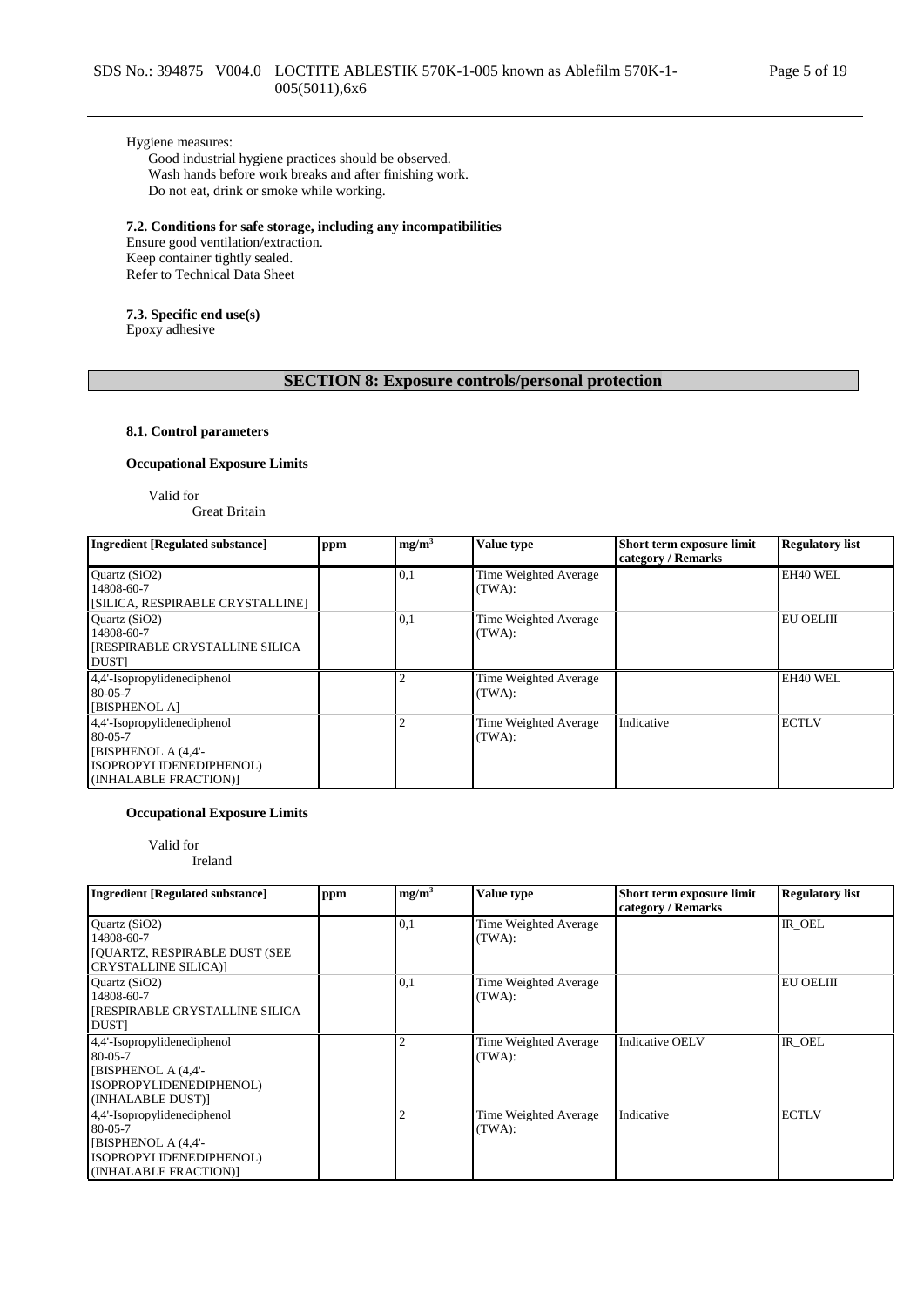## **Predicted No-Effect Concentration (PNEC):**

| Name on list                                                                                                                        | <b>Environmental Exposure</b><br>Compartment | period | <b>Value</b>         |     |                 |        | <b>Remarks</b>                      |
|-------------------------------------------------------------------------------------------------------------------------------------|----------------------------------------------|--------|----------------------|-----|-----------------|--------|-------------------------------------|
|                                                                                                                                     |                                              |        | mg/l                 | ppm | mg/kg           | others |                                     |
| Reaction product: bisphenol-F-<br>(epichlorhydrin); epoxy resin (number<br>average molecular weight $\leq 700$ ) (old)<br>9003-36-5 | aqua<br>(freshwater)                         |        | $0,003$ mg/l         |     |                 |        |                                     |
| Reaction product: bisphenol-F-<br>(epichlorhydrin); epoxy resin (number<br>average molecular weight $\leq$ 700) (old)<br>9003-36-5  | aqua (marine<br>water)                       |        | 0,0003<br>mg/1       |     |                 |        |                                     |
| Reaction product: bisphenol-F-<br>(epichlorhydrin); epoxy resin (number<br>average molecular weight $\leq$ 700) (old)<br>9003-36-5  | sewage<br>treatment plant<br>(STP)           |        | $10 \text{ mg}/1$    |     |                 |        |                                     |
| Reaction product: bisphenol-F-<br>(epichlorhydrin); epoxy resin (number<br>average molecular weight $\leq$ 700) (old)<br>9003-36-5  | sediment<br>(freshwater)                     |        |                      |     | 0,294<br>mg/kg  |        |                                     |
| Reaction product: bisphenol-F-<br>(epichlorhydrin); epoxy resin (number<br>average molecular weight $\leq$ 700) (old)<br>9003-36-5  | sediment<br>(marine water)                   |        |                      |     | 0,0294<br>mg/kg |        |                                     |
| Reaction product: bisphenol-F-<br>(epichlorhydrin); epoxy resin (number<br>average molecular weight $\leq$ 700) (old)<br>9003-36-5  | Soil                                         |        |                      |     | 0,237<br>mg/kg  |        |                                     |
| Reaction product: bisphenol-F-<br>(epichlorhydrin); epoxy resin (number<br>average molecular weight $\leq$ 700) (old)<br>9003-36-5  | aqua<br><i>(intermittent)</i><br>releases)   |        | 0,0254<br>mg/1       |     |                 |        |                                     |
| Reaction product: bisphenol-F-<br>(epichlorhydrin); epoxy resin (number<br>average molecular weight $\leq$ 700) (old)<br>9003-36-5  | Air                                          |        |                      |     |                 |        | no hazard identified                |
| Reaction product: bisphenol-F-<br>(epichlorhydrin); epoxy resin (number<br>average molecular weight $\leq 700$ ) (old)<br>9003-36-5 | Predator                                     |        |                      |     |                 |        | no potential for<br>bioaccumulation |
| reaction product: bisphenol-A-<br>(epichlorhydrin)<br>25068-38-6                                                                    | aqua<br>(freshwater)                         |        | $0,006$ mg/l         |     |                 |        |                                     |
| reaction product: bisphenol-A-<br>(epichlorhydrin)<br>25068-38-6                                                                    | aqua (marine<br>water)                       |        | $0,001$ mg/l         |     |                 |        |                                     |
| reaction product: bisphenol-A-<br>(epichlorhydrin)<br>25068-38-6                                                                    | sewage<br>treatment plant<br>(STP)           |        | $10 \text{ mg}/1$    |     |                 |        |                                     |
| reaction product: bisphenol-A-<br>(epichlorhydrin)<br>25068-38-6                                                                    | sediment<br>(freshwater)                     |        |                      |     | 0,341<br>mg/kg  |        |                                     |
| reaction product: bisphenol-A-<br>(epichlorhydrin)<br>25068-38-6                                                                    | sediment<br>(marine water)                   |        |                      |     | 0,034<br>mg/kg  |        |                                     |
| reaction product: bisphenol-A-<br>(epichlorhydrin)<br>25068-38-6                                                                    | Soil                                         |        |                      |     | 0,065<br>mg/kg  |        |                                     |
| reaction product: bisphenol-A-<br>(epichlorhydrin)<br>25068-38-6                                                                    | oral                                         |        |                      |     | 11 mg/kg        |        |                                     |
| reaction product: bisphenol-A-<br>(epichlorhydrin)<br>25068-38-6                                                                    | aqua<br><i>(intermittent)</i><br>releases)   |        | $0,018$ mg/l         |     |                 |        |                                     |
| reaction product: bisphenol-A-<br>(epichlorhydrin)<br>25068-38-6                                                                    | marine water -<br>intermittent               |        | $0,002$ mg/l         |     |                 |        |                                     |
| 4,4'-Isopropylidenediphenol<br>80-05-7                                                                                              | aqua<br>(freshwater)                         |        | $0,018$ mg/l         |     |                 |        |                                     |
| 4,4'-Isopropylidenediphenol<br>$80 - 05 - 7$                                                                                        | aqua (marine<br>water)                       |        | $0,018 \text{ mg}/1$ |     |                 |        |                                     |
| 4,4'-Isopropylidenediphenol<br>80-05-7                                                                                              | aqua<br><i>(intermittent)</i>                |        | $0,011$ mg/l         |     |                 |        |                                     |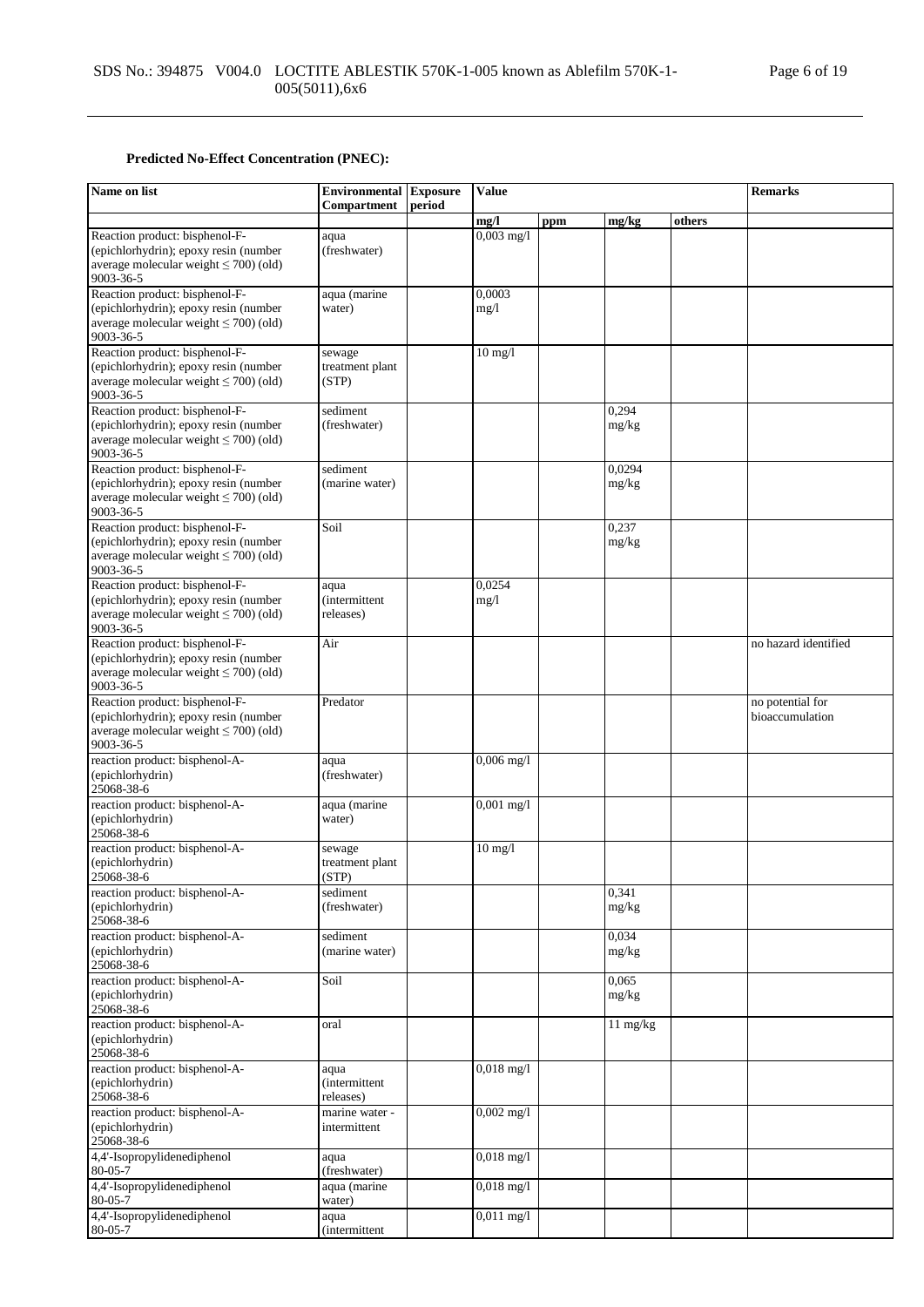## SDS No.: 394875 V004.0 LOCTITE ABLESTIK 570K-1-005 known as Ablefilm 570K-1- 005(5011),6x6

|                                              | releases)                          |                    |                     |                                     |
|----------------------------------------------|------------------------------------|--------------------|---------------------|-------------------------------------|
| 4,4'-Isopropylidenediphenol<br>$80 - 05 - 7$ | sewage<br>treatment plant<br>(STP) | $320 \text{ mg}/1$ |                     |                                     |
| 4,4'-Isopropylidenediphenol<br>$80 - 05 - 7$ | sediment<br>(freshwater)           |                    | $1,2 \text{ mg/kg}$ |                                     |
| 4,4'-Isopropylidenediphenol<br>$80 - 05 - 7$ | sediment<br>(marine water)         |                    | $0,24$ mg/kg        |                                     |
| 4,4'-Isopropylidenediphenol<br>$80 - 05 - 7$ | Soil                               |                    | $3.7 \text{ mg/kg}$ |                                     |
| 4,4'-Isopropylidenediphenol<br>$80 - 05 - 7$ | Air                                |                    |                     | no hazard identified                |
| 4,4'-Isopropylidenediphenol<br>80-05-7       | Predator                           |                    |                     | no potential for<br>bioaccumulation |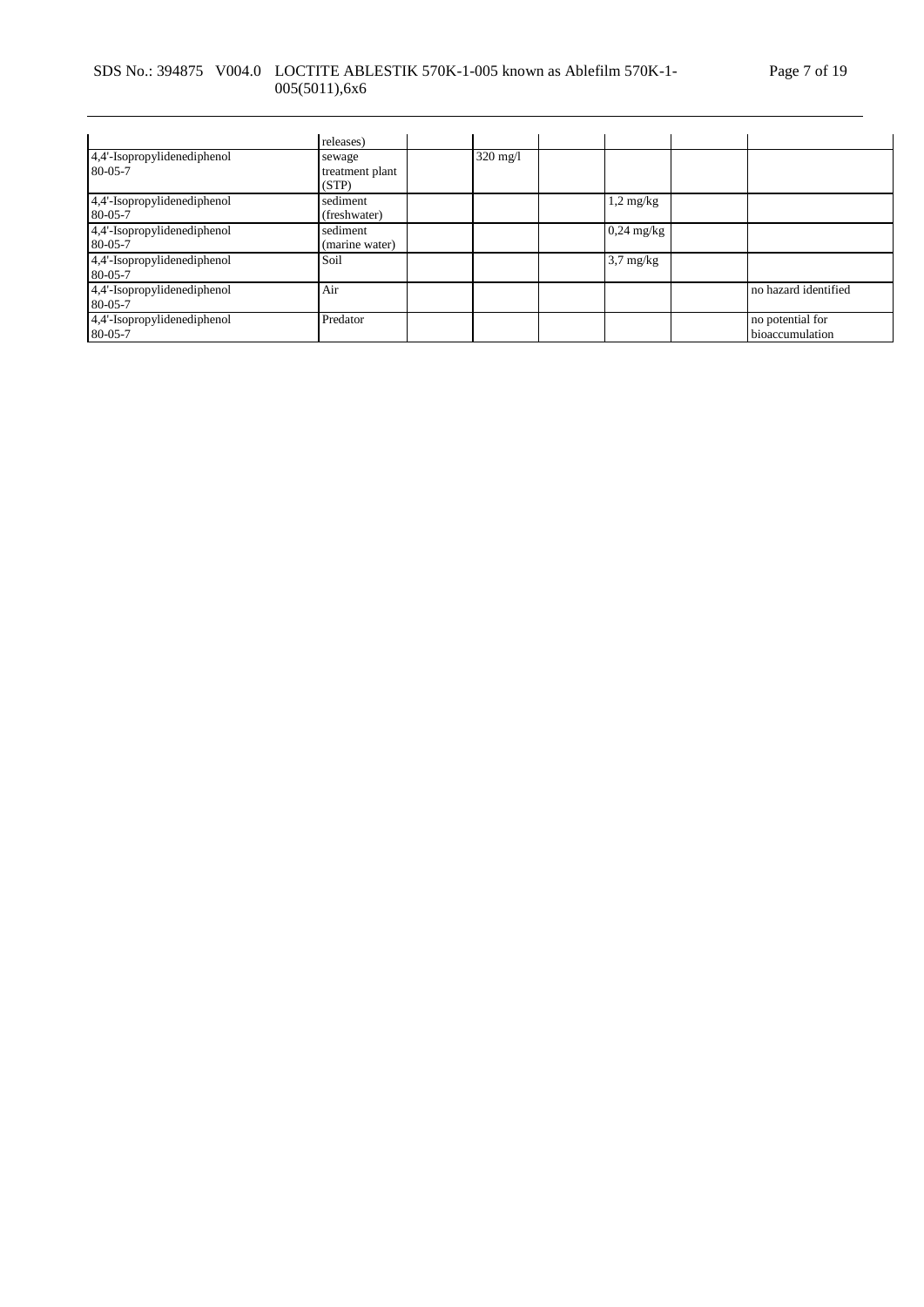## **Derived No-Effect Level (DNEL):**

| Name on list                                                                                                                        | <b>Application</b><br>Area | Route of<br><b>Exposure</b> | <b>Health Effect</b>                               | <b>Exposure</b><br>Time | <b>Value</b>           | <b>Remarks</b>       |
|-------------------------------------------------------------------------------------------------------------------------------------|----------------------------|-----------------------------|----------------------------------------------------|-------------------------|------------------------|----------------------|
| Reaction product: bisphenol-F-<br>(epichlorhydrin); epoxy resin (number<br>average molecular weight $\leq 700$ ) (old)<br>9003-36-5 | Workers                    | dermal                      | Long term<br>exposure -<br>systemic effects        |                         | 104,15 mg/kg           | no hazard identified |
| Reaction product: bisphenol-F-<br>(epichlorhydrin); epoxy resin (number<br>average molecular weight $\leq$ 700) (old)<br>9003-36-5  | Workers                    | Inhalation                  | Long term<br>exposure -<br>systemic effects        |                         | 29,39 mg/m3            | no hazard identified |
| Reaction product: bisphenol-F-<br>(epichlorhydrin); epoxy resin (number<br>average molecular weight $\leq$ 700) (old)<br>9003-36-5  | General<br>population      | dermal                      | Long term<br>exposure -<br>systemic effects        |                         | $62,5$ mg/kg           | no hazard identified |
| Reaction product: bisphenol-F-<br>(epichlorhydrin); epoxy resin (number<br>average molecular weight $\leq$ 700) (old)<br>9003-36-5  | General<br>population      | Inhalation                  | Long term<br>exposure -<br>systemic effects        |                         | 8,7 mg/m3              | no hazard identified |
| Reaction product: bisphenol-F-<br>(epichlorhydrin); epoxy resin (number<br>average molecular weight $\leq$ 700) (old)<br>9003-36-5  | General<br>population      | oral                        | Long term<br>exposure -<br>systemic effects        |                         | $6,25$ mg/kg           | no hazard identified |
| Reaction product: bisphenol-F-<br>(epichlorhydrin); epoxy resin (number<br>average molecular weight $\leq 700$ ) (old)<br>9003-36-5 | Workers                    | dermal                      | Acute/short term<br>exposure - local<br>effects    |                         | $8,3 \mu g/cm2$        | no hazard identified |
| reaction product: bisphenol-A-<br>(epichlorhydrin)<br>25068-38-6                                                                    | Workers                    | dermal                      | Acute/short term<br>exposure -<br>systemic effects |                         | 8,33 mg/kg             |                      |
| reaction product: bisphenol-A-<br>(epichlorhydrin)<br>25068-38-6                                                                    | Workers                    | Inhalation                  | Acute/short term<br>exposure -<br>systemic effects |                         | $12,25 \text{ mg/m}$ 3 |                      |
| reaction product: bisphenol-A-<br>(epichlorhydrin)<br>25068-38-6                                                                    | Workers                    | dermal                      | Long term<br>exposure -<br>systemic effects        |                         | $8,33$ mg/kg           |                      |
| reaction product: bisphenol-A-<br>(epichlorhydrin)<br>25068-38-6                                                                    | Workers                    | Inhalation                  | Long term<br>exposure -<br>systemic effects        |                         | $12,25$ mg/m $3$       |                      |
| reaction product: bisphenol-A-<br>(epichlorhydrin)<br>25068-38-6                                                                    | General<br>population      | dermal                      | Acute/short term<br>exposure -<br>systemic effects |                         | 3,571 mg/kg            |                      |
| reaction product: bisphenol-A-<br>(epichlorhydrin)<br>25068-38-6                                                                    | General<br>population      | dermal                      | Long term<br>exposure -<br>systemic effects        |                         | $3,571$ mg/kg          |                      |
| reaction product: bisphenol-A-<br>(epichlorhydrin)<br>25068-38-6                                                                    | General<br>population      | oral                        | Acute/short term<br>exposure -<br>systemic effects |                         | $0.75$ mg/kg           |                      |
| reaction product: bisphenol-A-<br>(epichlorhydrin)<br>25068-38-6                                                                    | General<br>population      | oral                        | Long term<br>exposure -<br>systemic effects        |                         | $0,75$ mg/kg           |                      |
| reaction product: bisphenol-A-<br>(epichlorhydrin)<br>25068-38-6                                                                    | General<br>population      | inhalation                  | Acute/short term<br>exposure -<br>systemic effects |                         | $0,75$ mg/m $3$        |                      |
| reaction product: bisphenol-A-<br>(epichlorhydrin)<br>25068-38-6                                                                    | General<br>population      | inhalation                  | Long term<br>exposure -<br>systemic effects        |                         | $0,75$ mg/m $3$        |                      |
| 4,4'-Isopropylidenediphenol<br>$80 - 05 - 7$                                                                                        | Workers                    | dermal                      | Acute/short term<br>exposure -<br>systemic effects |                         | $0,031$ mg/kg          | no hazard identified |
| 4,4'-Isopropylidenediphenol<br>$80 - 05 - 7$                                                                                        | Workers                    | dermal                      | Long term<br>exposure -<br>systemic effects        |                         | $0,031$ mg/kg          | no hazard identified |
| 4,4'-Isopropylidenediphenol<br>$80 - 05 - 7$                                                                                        | Workers                    | Inhalation                  | Acute/short term<br>exposure -<br>systemic effects |                         | $2$ mg/m $3$           | no hazard identified |
| 4,4'-Isopropylidenediphenol<br>$80 - 05 - 7$                                                                                        | Workers                    | Inhalation                  | Long term<br>exposure -<br>systemic effects        |                         | $2$ mg/m $3$           | no hazard identified |
| 4,4'-Isopropylidenediphenol<br>$80 - 05 - 7$                                                                                        | General<br>population      | dermal                      | Long term<br>exposure -<br>systemic effects        |                         | $0,002$ mg/kg          | no hazard identified |
| 4,4'-Isopropylidenediphenol                                                                                                         | General                    | Inhalation                  | Long term                                          |                         | $1$ mg/m $3$           | no hazard identified |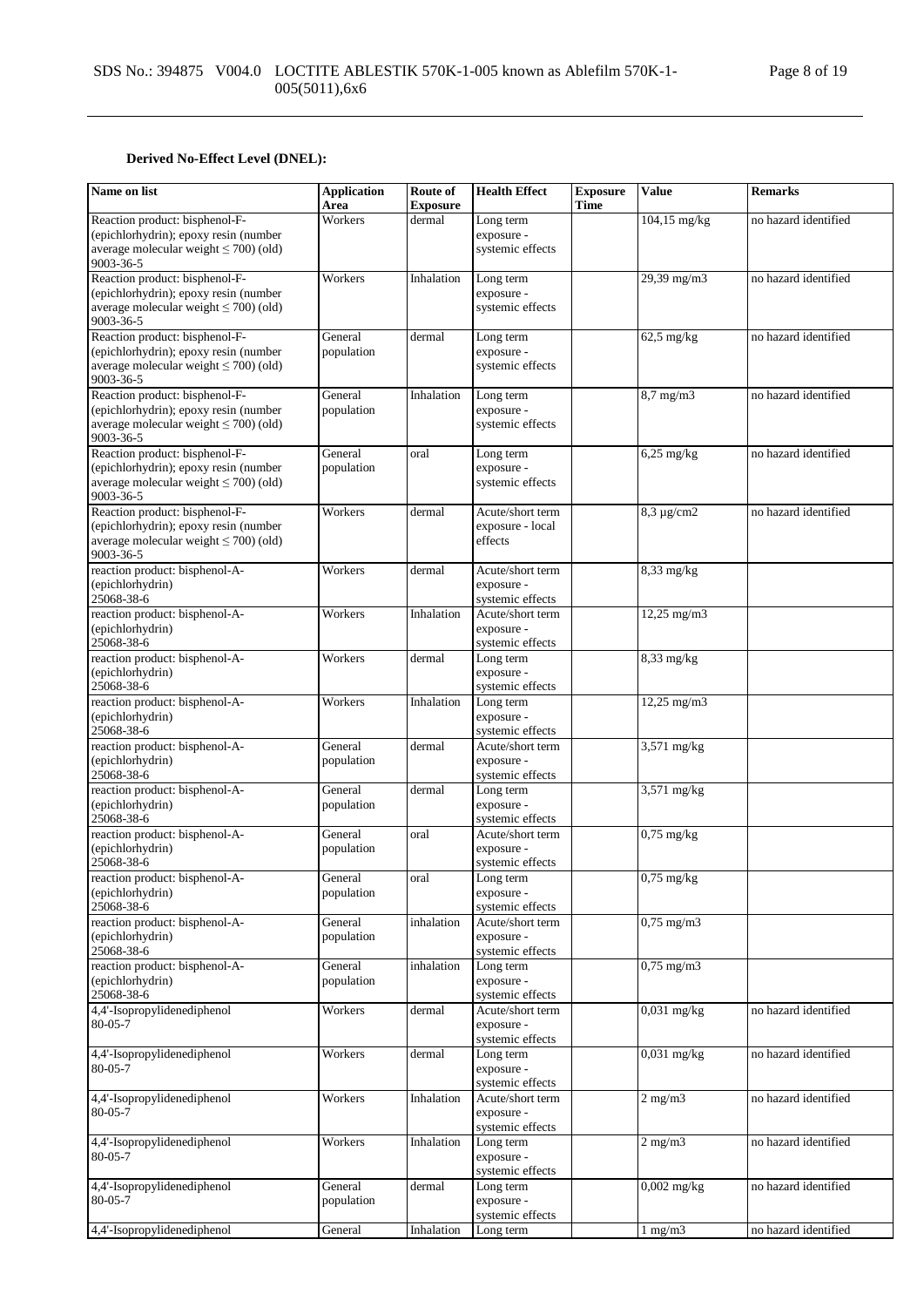### SDS No.: 394875 V004.0 LOCTITE ABLESTIK 570K-1-005 known as Ablefilm 570K-1- 005(5011),6x6

| 80-05-7                                      | population            |            | exposure -<br>systemic effects                     |               |                      |
|----------------------------------------------|-----------------------|------------|----------------------------------------------------|---------------|----------------------|
| 4,4'-Isopropylidenediphenol<br>$80 - 05 - 7$ | Workers               | inhalation | Long term<br>exposure - local<br>effects           | $2$ mg/m $3$  | no hazard identified |
| 4,4'-Isopropylidenediphenol<br>$80 - 05 - 7$ | Workers               | inhalation | Acute/short term<br>exposure - local<br>effects    | $2$ mg/m $3$  | no hazard identified |
| 4,4'-Isopropylidenediphenol<br>$80 - 05 - 7$ | General<br>population | inhalation | Acute/short term<br>exposure -<br>systemic effects | $1$ mg/m $3$  | no hazard identified |
| 4,4'-Isopropylidenediphenol<br>$80 - 05 - 7$ | General<br>population | inhalation | Long term<br>exposure - local<br>effects           | $1$ mg/m $3$  | no hazard identified |
| 4,4'-Isopropylidenediphenol<br>$80 - 05 - 7$ | General<br>population | inhalation | Acute/short term<br>exposure - local<br>effects    | $1$ mg/m $3$  | no hazard identified |
| 4,4'-Isopropylidenediphenol<br>$80 - 05 - 7$ | General<br>population | dermal     | Acute/short term<br>exposure -<br>systemic effects | $0.002$ mg/kg | no hazard identified |
| 4,4'-Isopropylidenediphenol<br>$80 - 05 - 7$ | General<br>population | oral       | Long term<br>exposure -<br>systemic effects        | $0,004$ mg/kg | no hazard identified |
| 4,4'-Isopropylidenediphenol<br>$80 - 05 - 7$ | General<br>population | oral       | Acute/short term<br>exposure -<br>systemic effects | $0.004$ mg/kg | no hazard identified |

#### **Biological Exposure Indices:**

None

#### **8.2. Exposure controls:**

Engineering controls: Ensure good ventilation/extraction.

Respiratory protection: Ensure adequate ventilation. An approved mask or respirator fitted with an organic vapour cartridge should be worn if the product is used in a poorly ventilated area Filter type: A (EN 14387)

Hand protection:

Chemical-resistant protective gloves (EN 374).

Suitable materials for short-term contact or splashes (recommended: at least protection index 2, corresponding to > 30 minutes permeation time as per EN 374):

nitrile rubber (NBR; >= 0.4 mm thickness)

Suitable materials for longer, direct contact (recommended: protection index 6, corresponding to > 480 minutes permeation time as per EN 374):

nitrile rubber (NBR; >= 0.4 mm thickness)

This information is based on literature references and on information provided by glove manufacturers, or is derived by analogy with similar substances. Please note that in practice the working life of chemical-resistant protective gloves may be considerably shorter than the permeation time determined in accordance with EN 374 as a result of the many influencing factors (e.g. temperature). If signs of wear and tear are noticed then the gloves should be replaced.

Eye protection:

Safety glasses with sideshields or chemical safety goggles should be worn if there is a risk of splashing. Protective eye equipment should conform to EN166.

Skin protection:

Wear suitable protective clothing.

Protective clothing should conform to EN 14605 for liquid splashes or to EN 13982 for dusts.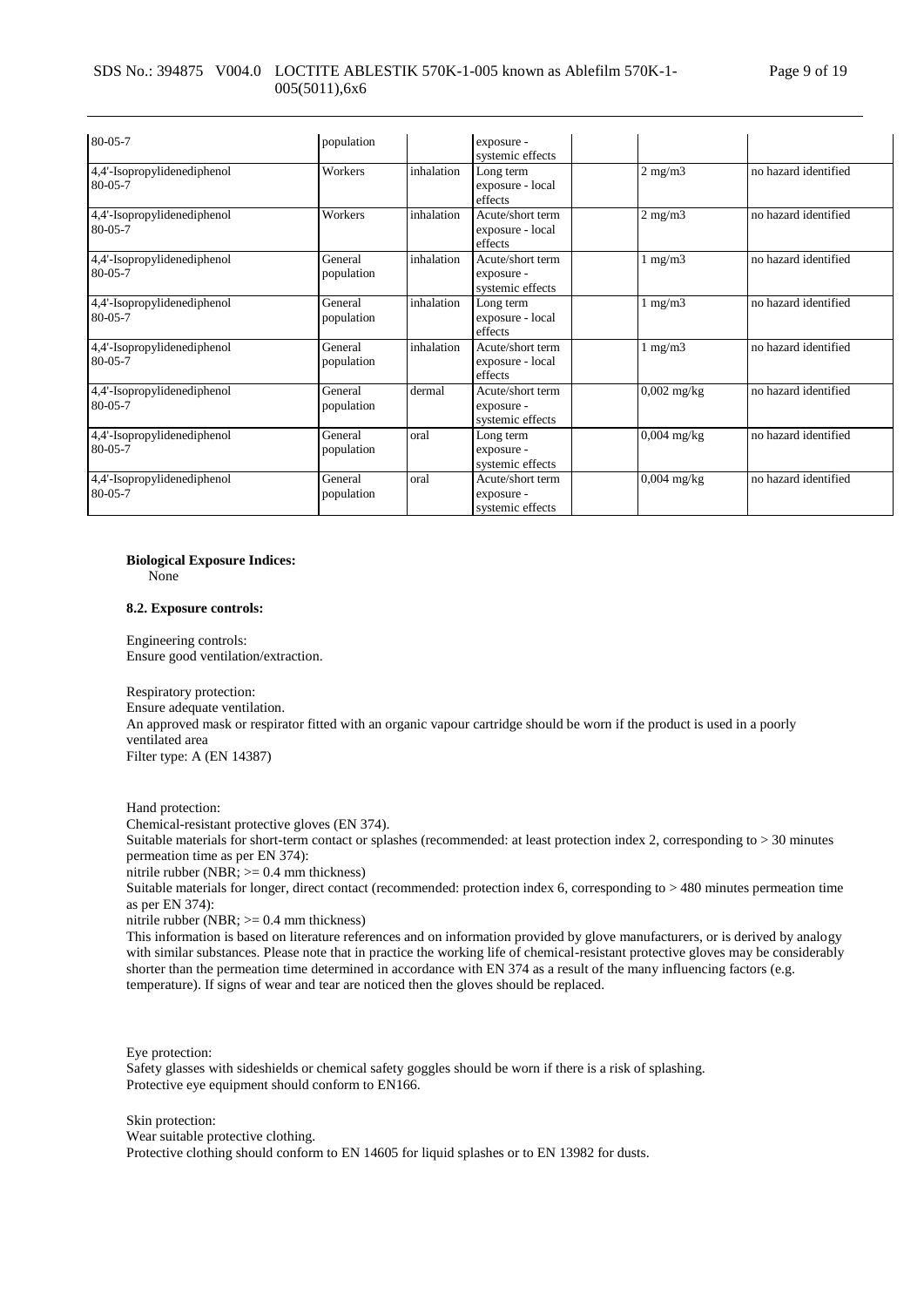Advices to personal protection equipment:

The information provided on personal protective equipment is for guidance purposes only. A full risk assessment should be conducted prior to using this product to determine the appropriate personal protective equipment to suit local conditions. Personal protective equipment should conform to the relevant EN standard.

## **SECTION 9: Physical and chemical properties**

## **9.1. Information on basic physical and chemical properties**

| Appearance                             | film                               |
|----------------------------------------|------------------------------------|
|                                        | solid                              |
|                                        | Off white                          |
| Odor                                   | Slight                             |
| Odour threshold                        | No data available / Not applicable |
|                                        |                                    |
| pH                                     | No data available / Not applicable |
| Melting point                          | No data available / Not applicable |
| Solidification temperature             | No data available / Not applicable |
| Initial boiling point                  | No data available / Not applicable |
| Flash point                            | No data available / Not applicable |
| Evaporation rate                       | No data available / Not applicable |
| Flammability                           | No data available / Not applicable |
| <b>Explosive limits</b>                | No data available / Not applicable |
| Vapour pressure                        | Not applicable                     |
| Relative vapour density:               | No data available / Not applicable |
| Density                                | No data available / Not applicable |
| <b>Bulk</b> density                    | No data available / Not applicable |
| Solubility                             | No data available / Not applicable |
| Solubility (qualitative)               | Insoluble                          |
| $(20 °C (68 °F))$ ; Solvent: Water)    |                                    |
| Partition coefficient: n-octanol/water | No data available / Not applicable |
| Auto-ignition temperature              | No data available / Not applicable |
| Decomposition temperature              | No data available / Not applicable |
| Viscosity                              | No data available / Not applicable |
| Viscosity (kinematic)                  | No data available / Not applicable |
| <b>Explosive properties</b>            | No data available / Not applicable |
| Oxidising properties                   | No data available / Not applicable |
|                                        |                                    |

### **9.2. Other information**

No data available / Not applicable

## **SECTION 10: Stability and reactivity**

### **10.1. Reactivity**

Reacts with alcohols and amines. Reacts with oxidants, acids and lyes Reaction with some curing agents may produce an exothermic reaction which in large masses could cause runaway polymerization.

### **10.2. Chemical stability**

Stable under recommended storage conditions.

#### **10.3. Possibility of hazardous reactions**

See section reactivity

#### **10.4. Conditions to avoid**

No decomposition if stored and applied as directed.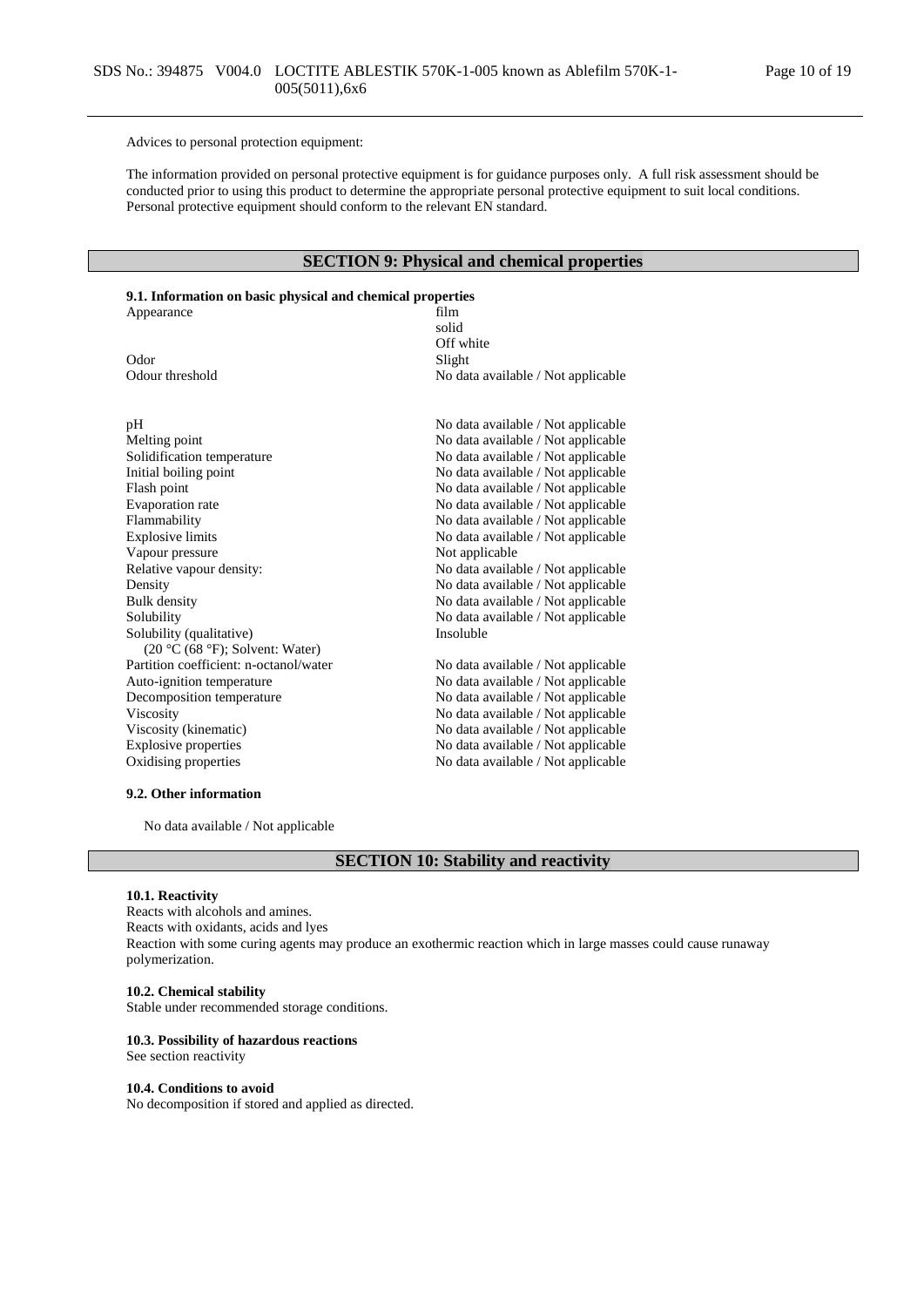# **10.5. Incompatible materials**

See section reactivity.

### **10.6. Hazardous decomposition products**

Hydrocarbons carbon oxides. nitrogen oxides Rapid polymerisation may generate excessive heat and pressure.

## **SECTION 11: Toxicological information**

### **11.1. Information on toxicological effects**

### **Acute oral toxicity:**

The mixture is classified based on calculation method referring to the classified substances present in the mixture.

| <b>Value</b> | <b>Value</b>                          | <b>Species</b>                                                                          | <b>Method</b>                            |
|--------------|---------------------------------------|-----------------------------------------------------------------------------------------|------------------------------------------|
| type         |                                       |                                                                                         |                                          |
| LD50         | $> 5.050$ mg/kg                       | rat                                                                                     | not specified                            |
|              |                                       |                                                                                         |                                          |
|              |                                       |                                                                                         |                                          |
|              |                                       | rat                                                                                     | OECD Guideline 401 (Acute Oral Toxicity) |
|              |                                       |                                                                                         |                                          |
|              |                                       |                                                                                         |                                          |
|              |                                       |                                                                                         |                                          |
|              |                                       |                                                                                         | OECD Guideline 420 (Acute Oral Toxicity) |
|              |                                       |                                                                                         |                                          |
|              |                                       |                                                                                         |                                          |
|              |                                       |                                                                                         |                                          |
|              |                                       |                                                                                         |                                          |
| LD50         | $> 2.000 - c$                         |                                                                                         |                                          |
|              |                                       |                                                                                         |                                          |
|              |                                       |                                                                                         |                                          |
| Acute        | $2.500$ mg/kg                         |                                                                                         | Expert judgement                         |
| toxicity     |                                       |                                                                                         |                                          |
| estimate     |                                       |                                                                                         |                                          |
|              |                                       |                                                                                         |                                          |
|              |                                       |                                                                                         |                                          |
|              |                                       |                                                                                         | not specified                            |
|              |                                       |                                                                                         |                                          |
|              |                                       |                                                                                         |                                          |
|              |                                       |                                                                                         |                                          |
|              |                                       |                                                                                         |                                          |
|              |                                       |                                                                                         | not specified                            |
|              |                                       |                                                                                         |                                          |
|              |                                       |                                                                                         |                                          |
|              | LD50<br>LD50<br>(ATE)<br>LD50<br>LD50 | $> 5.000$ mg/kg<br>$>$ 2.000 mg/kg<br>5.000 mg/kg<br>$> 5.000$ mg/kg<br>$> 2.000$ mg/kg | rat<br>rat<br>rat                        |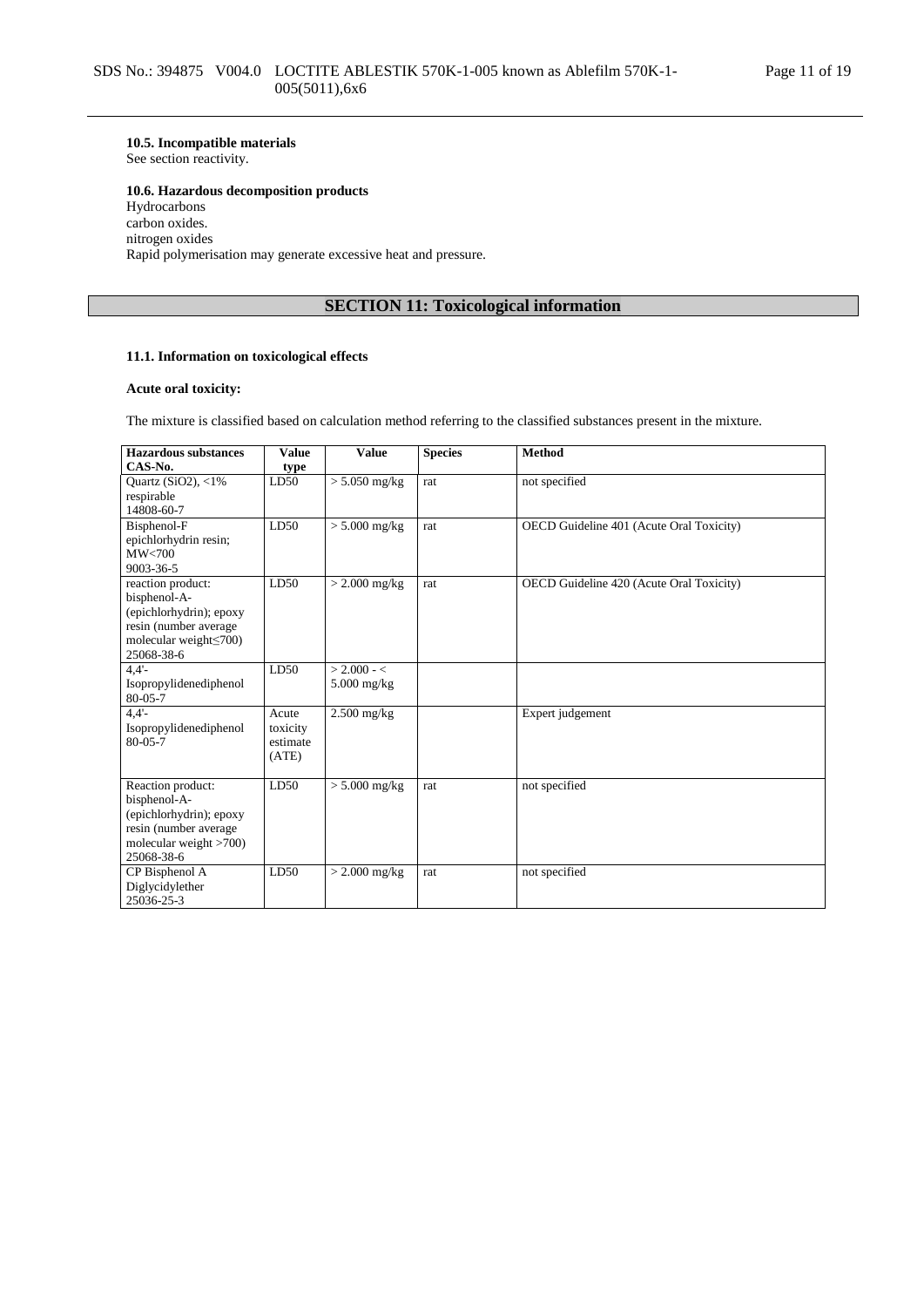### **Acute dermal toxicity:**

The mixture is classified based on calculation method referring to the classified substances present in the mixture.

| Hazardous substances          | <b>Value</b> | <b>Value</b>    | <b>Species</b> | <b>Method</b>                              |
|-------------------------------|--------------|-----------------|----------------|--------------------------------------------|
| CAS-No.                       | type         |                 |                |                                            |
| Quartz (SiO2), $<$ 1%         | LD50         | $>$ 2.000 mg/kg | not specified  | not specified                              |
| respirable                    |              |                 |                |                                            |
| 14808-60-7                    |              |                 |                |                                            |
| Bisphenol-F                   | LD50         | $>$ 2.000 mg/kg | rat            | OECD Guideline 402 (Acute Dermal Toxicity) |
| epichlorhydrin resin;         |              |                 |                |                                            |
| MW<700                        |              |                 |                |                                            |
| 9003-36-5                     |              |                 |                |                                            |
| reaction product:             | LD50         | $>$ 2.000 mg/kg | rat            | OECD Guideline 402 (Acute Dermal Toxicity) |
| bisphenol-A-                  |              |                 |                |                                            |
| (epichlorhydrin); epoxy       |              |                 |                |                                            |
| resin (number average         |              |                 |                |                                            |
| molecular weight $\leq 700$ ) |              |                 |                |                                            |
| 25068-38-6                    |              |                 |                |                                            |
| 4.4'                          | LD50         | $3.600$ mg/kg   | rabbit         | not specified                              |
| Isopropylidenediphenol        |              |                 |                |                                            |
| 80-05-7                       |              |                 |                |                                            |
| Reaction product:             | LD50         | $>$ 2.000 mg/kg | rat            | not specified                              |
| bisphenol-A-                  |              |                 |                |                                            |
| (epichlorhydrin); epoxy       |              |                 |                |                                            |
| resin (number average         |              |                 |                |                                            |
| molecular weight $>700$ )     |              |                 |                |                                            |
| 25068-38-6                    |              |                 |                |                                            |
| CP Bisphenol A                | LD50         | $>$ 2.000 mg/kg | rabbit         | not specified                              |
| Diglycidylether               |              |                 |                |                                            |
| 25036-25-3                    |              |                 |                |                                            |

### **Acute inhalative toxicity:**

No data available.

#### **Skin corrosion/irritation:**

The mixture is classified based on calculation method referring to the classified substances present in the mixture.

| <b>Hazardous substances</b>   | Result     | <b>Exposure</b> | <b>Species</b> | <b>Method</b>                                            |
|-------------------------------|------------|-----------------|----------------|----------------------------------------------------------|
| CAS-No.                       |            | time            |                |                                                          |
| Bisphenol-F                   | irritating | 4 h             | rabbit         | OECD Guideline 404 (Acute Dermal Irritation / Corrosion) |
| epichlorhydrin resin;         |            |                 |                |                                                          |
| MW<700                        |            |                 |                |                                                          |
| $9003 - 36 - 5$               |            |                 |                |                                                          |
| reaction product:             | moderately | 24h             | rabbit         | <b>Draize Test</b>                                       |
| bisphenol-A-                  | irritating |                 |                |                                                          |
| (epichlorhydrin); epoxy       |            |                 |                |                                                          |
| resin (number average)        |            |                 |                |                                                          |
| molecular weight $\leq 700$ ) |            |                 |                |                                                          |
| 25068-38-6                    |            |                 |                |                                                          |

### **Serious eye damage/irritation:**

The mixture is classified based on calculation method referring to the classified substances present in the mixture.

| <b>Hazardous substances</b>  | Result         | <b>Exposure</b> | <b>Species</b> | <b>Method</b>                                         |
|------------------------------|----------------|-----------------|----------------|-------------------------------------------------------|
| CAS-No.                      |                | time            |                |                                                       |
| Bisphenol-F                  | not irritating |                 | rabbit         | OECD Guideline 405 (Acute Eye Irritation / Corrosion) |
| epichlorhydrin resin;        |                |                 |                |                                                       |
| MW<700                       |                |                 |                |                                                       |
| $9003 - 36 - 5$              |                |                 |                |                                                       |
| reaction product:            | not irritating |                 | rabbit         | OECD Guideline 405 (Acute Eye Irritation / Corrosion) |
| bisphenol-A-                 |                |                 |                |                                                       |
| (epichlorhydrin); epoxy      |                |                 |                |                                                       |
| resin (number average)       |                |                 |                |                                                       |
| molecular weight $\leq$ 700) |                |                 |                |                                                       |
| 25068-38-6                   |                |                 |                |                                                       |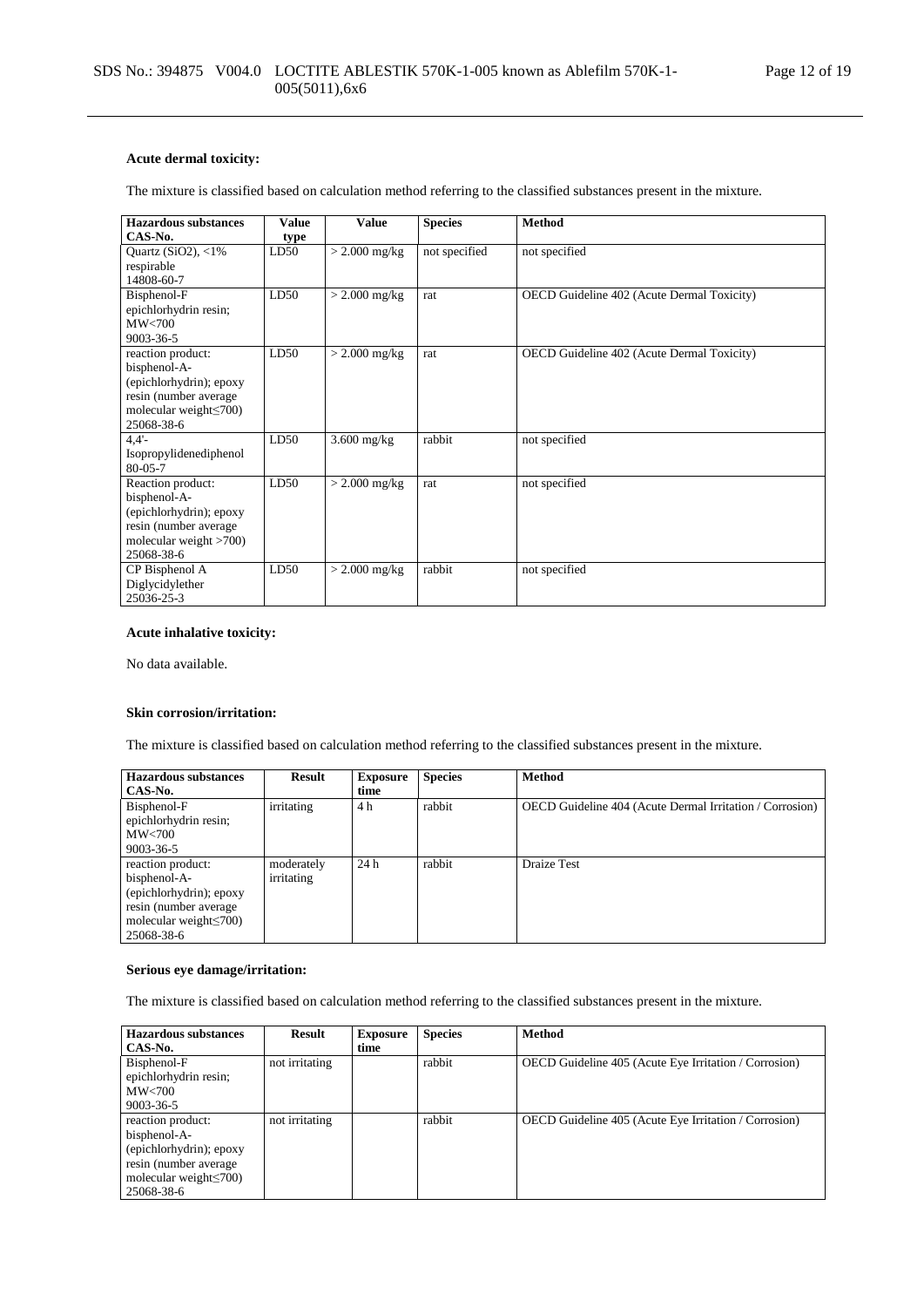### **Respiratory or skin sensitization:**

The mixture is classified based on threshold limits referring to the classified substances present in the mixture.

| <b>Hazardous substances</b>   | <b>Result</b>   | <b>Test type</b>      | <b>Species</b> | <b>Method</b>                           |
|-------------------------------|-----------------|-----------------------|----------------|-----------------------------------------|
| CAS-No.                       |                 |                       |                |                                         |
| Bisphenol-F                   | sensitising     | Mouse local lymphnode | mouse          | OECD Guideline 429 (Skin Sensitisation: |
| epichlorhydrin resin;         |                 | assay (LLNA)          |                | Local Lymph Node Assay)                 |
| MW<700                        |                 |                       |                |                                         |
| $9003 - 36 - 5$               |                 |                       |                |                                         |
| reaction product:             | sensitising     | Mouse local lymphnode | mouse          | OECD Guideline 429 (Skin Sensitisation: |
| bisphenol-A-                  |                 | assay (LLNA)          |                | Local Lymph Node Assay)                 |
| (epichlorhydrin); epoxy       |                 |                       |                |                                         |
| resin (number average)        |                 |                       |                |                                         |
| molecular weight $\leq 700$ ) |                 |                       |                |                                         |
| 25068-38-6                    |                 |                       |                |                                         |
| 4.4'                          | not sensitising | Mouse local lymphnode | mouse          | OECD Guideline 406 (Skin Sensitisation) |
| Isopropylidenediphenol        |                 | assay (LLNA)          |                |                                         |
| $80 - 05 - 7$                 |                 |                       |                |                                         |

### **Germ cell mutagenicity:**

The mixture is classified based on threshold limits referring to the classified substances present in the mixture.

| Hazardous substances<br>CAS-No.                                                                                                       | <b>Result</b> | Type of study /<br>Route of<br>administration           | <b>Metabolic</b><br>activation /<br><b>Exposure time</b> | <b>Species</b> | <b>Method</b>                                                                                   |
|---------------------------------------------------------------------------------------------------------------------------------------|---------------|---------------------------------------------------------|----------------------------------------------------------|----------------|-------------------------------------------------------------------------------------------------|
| Bisphenol-F<br>epichlorhydrin resin;<br>MW< 700<br>9003-36-5                                                                          | positive      | bacterial reverse<br>mutation assay (e.g.<br>Ames test) | with and without                                         |                | <b>OECD</b> Guideline 471<br>(Bacterial Reverse Mutation)<br>Assay)                             |
| reaction product:<br>bisphenol-A-<br>(epichlorhydrin); epoxy<br>resin (number average)<br>molecular weight $\leq 700$ )<br>25068-38-6 | negative      | hacterial reverse<br>mutation assay (e.g.<br>Ames test) | with and without                                         |                | OECD Guideline 472 (Genetic<br>Toxicology: Escherichia coli,<br><b>Reverse Mutation Assay</b> ) |
| 4.4'<br>Isopropylidenediphenol<br>$80 - 05 - 7$                                                                                       | negative      | bacterial reverse<br>mutation assay (e.g.<br>Ames test) | with and without                                         |                | not specified                                                                                   |

### **Carcinogenicity**

The mixture is classified based on threshold limits referring to the classified substances present in the mixture.

| <b>Hazardous</b> components   | <b>Result</b>    | Route of     | <b>Exposure</b>  | <b>Species</b> | <b>Sex</b>  | <b>Method</b>      |
|-------------------------------|------------------|--------------|------------------|----------------|-------------|--------------------|
| $CAS-N0$ .                    |                  | application  | time /           |                |             |                    |
|                               |                  |              | <b>Frequency</b> |                |             |                    |
|                               |                  |              | of treatment     |                |             |                    |
| reaction product:             | not carcinogenic | dermal       | 2 y              | mouse          | male        | OECD Guideline 453 |
| bisphenol-A-                  |                  |              | daily            |                |             | (Combined Chronic  |
| (epichlorhydrin); epoxy       |                  |              |                  |                |             | Toxicity/          |
| resin (number average)        |                  |              |                  |                |             | Carcinogenicity    |
| molecular weight $\leq 700$ ) |                  |              |                  |                |             | Studies)           |
| 25068-38-6                    |                  |              |                  |                |             |                    |
| reaction product:             | not carcinogenic | oral: gavage | 2 y              | rat            | male/female | OECD Guideline 453 |
| bisphenol-A-                  |                  |              | daily            |                |             | (Combined Chronic  |
| (epichlorhydrin); epoxy       |                  |              |                  |                |             | Toxicity/          |
| resin (number average)        |                  |              |                  |                |             | Carcinogenicity    |
| molecular weight $\leq 700$ ) |                  |              |                  |                |             | Studies)           |
| 25068-38-6                    |                  |              |                  |                |             |                    |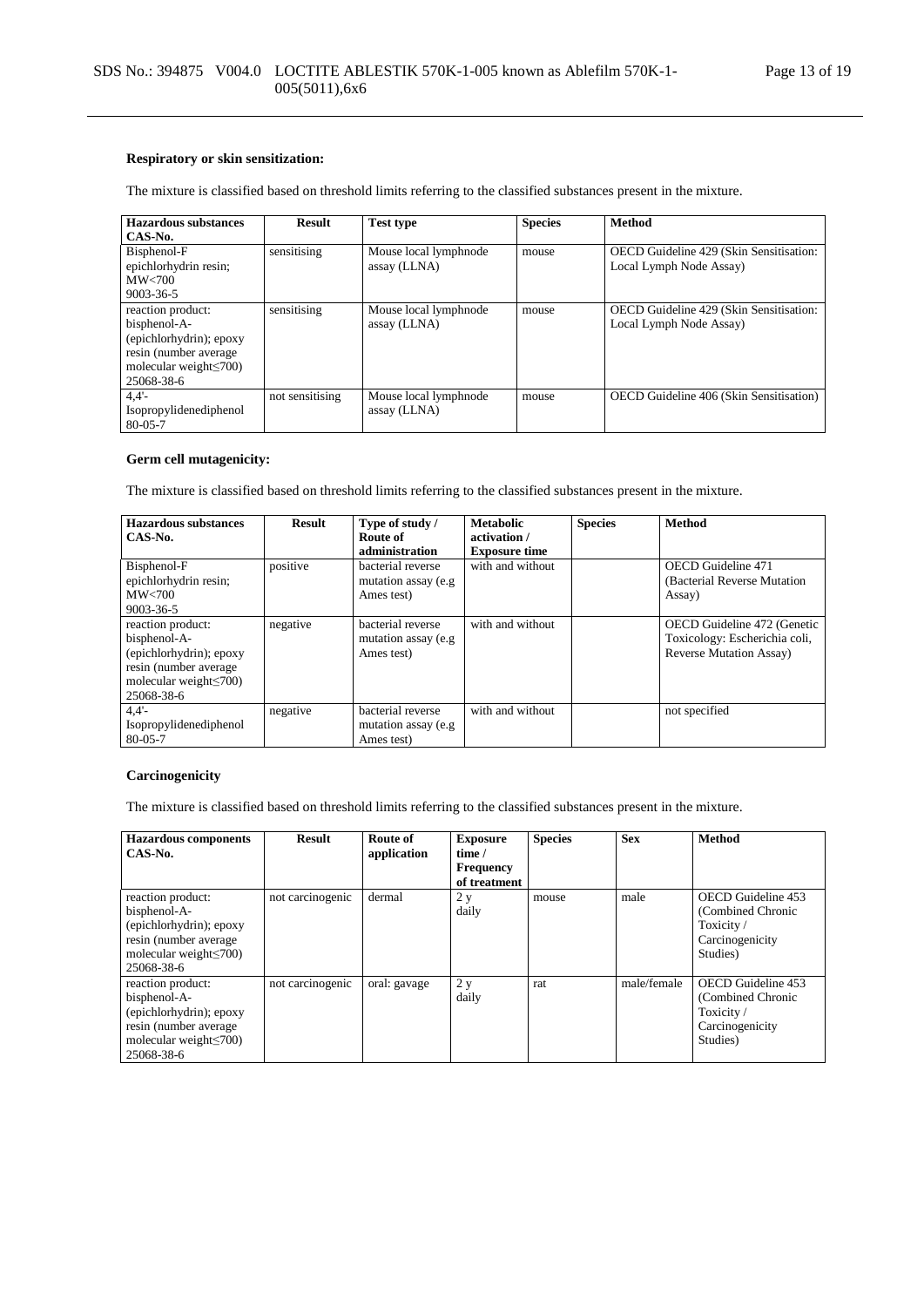### **Reproductive toxicity:**

The mixture is classified based on threshold limits referring to the classified substances present in the mixture.

| Hazardous substances                 | <b>Result / Value</b>    | <b>Test type</b>   | Route of     | <b>Species</b> | <b>Method</b>                                       |
|--------------------------------------|--------------------------|--------------------|--------------|----------------|-----------------------------------------------------|
| CAS-No.                              |                          |                    | application  |                |                                                     |
| Bisphenol-F<br>epichlorhydrin resin; | NOAEL $P > 750$ mg/kg    | two-<br>generation | oral: gavage | rat            | OECD Guideline 416 (Two-<br>Generation Reproduction |
| MW< 700                              | NOAEL $F1$ 750 mg/kg     | study              |              |                | <b>Toxicity Study</b> )                             |
| $9003 - 36 - 5$                      |                          |                    |              |                |                                                     |
|                                      | NOAEL $F2$ 750 mg/kg     |                    |              |                |                                                     |
|                                      |                          |                    |              |                |                                                     |
| reaction product:                    | NOAEL $P \ge 50$ mg/kg   | Two                | oral: gavage | rat            | OECD Guideline 416 (Two-                            |
| bisphenol-A-                         |                          | generation         |              |                | Generation Reproduction                             |
| (epichlorhydrin); epoxy              | NOAEL $F1 \ge 750$ mg/kg | study              |              |                | <b>Toxicity Study</b> )                             |
| resin (number average                |                          |                    |              |                |                                                     |
| molecular weight $\leq 700$ )        | NOAEL $F2 \ge 750$ mg/kg |                    |              |                |                                                     |
| 25068-38-6                           |                          |                    |              |                |                                                     |
| 4.4'                                 | NOAEL P 300 ppm          |                    | oral: feed   | mouse          | OECD Guideline 416 (Two-                            |
| Isopropylidenediphenol               |                          |                    |              |                | Generation Reproduction                             |
| $80 - 05 - 7$                        |                          |                    |              |                | <b>Toxicity Study</b> )                             |

### **STOT-single exposure:**

No data available.

### **STOT-repeated exposure::**

The mixture is classified based on threshold limits referring to the classified substances present in the mixture.

| Hazardous substances<br>CAS-No.                                                                                                       | <b>Result / Value</b>     | Route of<br>application | <b>Exposure time</b> /<br><b>Frequency of</b><br>treatment | <b>Species</b> | <b>Method</b>                                                             |
|---------------------------------------------------------------------------------------------------------------------------------------|---------------------------|-------------------------|------------------------------------------------------------|----------------|---------------------------------------------------------------------------|
| Bisphenol-F<br>epichlorhydrin resin;<br>MW<700<br>9003-36-5                                                                           | NOAEL $250 \text{ mg/kg}$ | oral: gavage            | 13 w<br>daily                                              | rat            | OECD Guideline 408<br>(Repeated Dose 90-Day)<br>Oral Toxicity in Rodents) |
| reaction product:<br>bisphenol-A-<br>(epichlorhydrin); epoxy<br>resin (number average)<br>molecular weight $\leq 700$ )<br>25068-38-6 | NOAEL 50 mg/kg            | oral: gavage            | 14 w<br>daily                                              | rat            | OECD Guideline 408<br>(Repeated Dose 90-Day)<br>Oral Toxicity in Rodents) |

### **Aspiration hazard:**

No data available.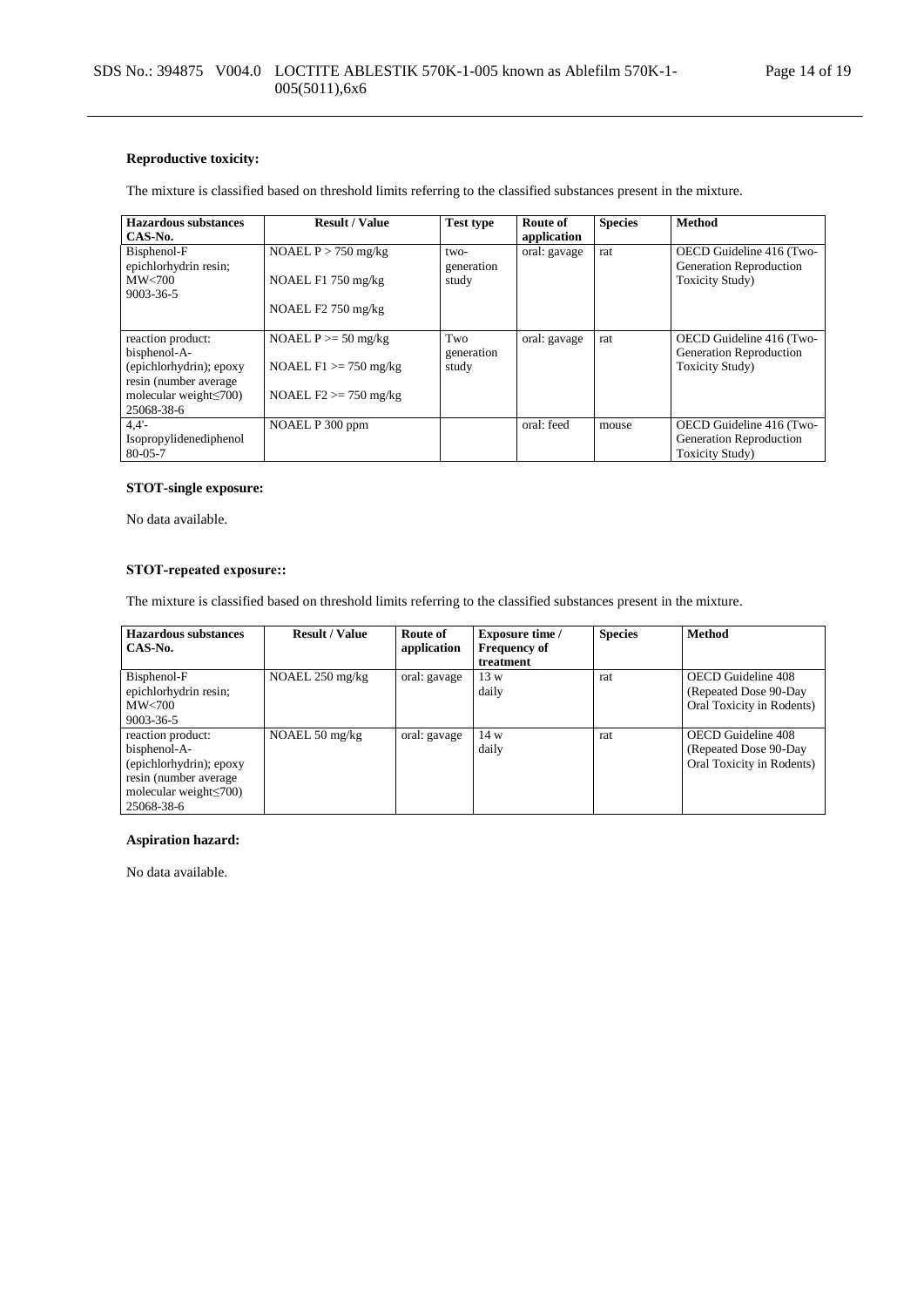## **SECTION 12: Ecological information**

### **General ecological information:**

Do not empty into drains / surface water / ground water.

### **12.1. Toxicity**

### **Toxicity (Fish):**

The mixture is classified based on calculation method referring to the classified substances present in the mixture.

| Hazardous substances                   | Value         | Value                | <b>Exposure time Species</b> |                     | <b>Method</b>               |
|----------------------------------------|---------------|----------------------|------------------------------|---------------------|-----------------------------|
| CAS-No.                                | type          |                      |                              |                     |                             |
| Quartz ( $SiO2$ ), <1% respirable LC50 |               | $> 1.000$ mg/l       |                              | not specified       | OECD Guideline 203 (Fish,   |
| 14808-60-7                             |               |                      |                              |                     | <b>Acute Toxicity Test)</b> |
| Bisphenol-F epichlorhydrin             | $_{\rm LC50}$ | $5.7 \text{ mg}/l$   | 96 h                         | Leuciscus idus      | OECD Guideline 203 (Fish,   |
| resin: $MW<700$                        |               |                      |                              |                     | <b>Acute Toxicity Test)</b> |
| $9003 - 36 - 5$                        |               |                      |                              |                     |                             |
| reaction product: bisphenol-A-         | LC50          | $1,75 \text{ mg}/1$  | 96 h                         | Oncorhynchus mykiss | OECD Guideline 203 (Fish,   |
| (epichlorhydrin); epoxy resin          |               |                      |                              |                     | <b>Acute Toxicity Test)</b> |
| (number average molecular              |               |                      |                              |                     |                             |
| weight $\leq$ 700)                     |               |                      |                              |                     |                             |
| 25068-38-6                             |               |                      |                              |                     |                             |
| 4,4'-Isopropylidenediphenol            | LC50          | $4.6 \text{ mg}/l$   | 96 h                         | Pimephales promelas | OECD Guideline 203 (Fish,   |
| $80 - 05 - 7$                          |               |                      |                              |                     | <b>Acute Toxicity Test)</b> |
| 4,4'-Isopropylidenediphenol            | <b>NOEC</b>   | $0.016 \text{ mg}/1$ | 444 d                        | Pimephales promelas | EPA OPP 72-5 (Fish Life     |
| $80 - 05 - 7$                          |               |                      |                              |                     | Cycle Toxicity)             |
| CP Bisphenol A                         | LC50          | $3.1 \text{ mg}/1$   | 96 h                         | Pimephales promelas | not specified               |
| Diglycidylether                        |               |                      |                              |                     |                             |
| 25036-25-3                             |               |                      |                              |                     |                             |

### **Toxicity (Daphnia):**

The mixture is classified based on calculation method referring to the classified substances present in the mixture.

| <b>Hazardous substances</b>      | Value       | Value               | <b>Exposure time Species</b> |               | Method                      |
|----------------------------------|-------------|---------------------|------------------------------|---------------|-----------------------------|
| CAS-No.                          | type        |                     |                              |               |                             |
| Quartz $(SiO2)$ , <1% respirable | EC50        | $> 1.000$ mg/l      |                              | Daphnia magna | OECD Guideline 202          |
| 14808-60-7                       |             |                     |                              |               | (Daphnia sp. Acute          |
|                                  |             |                     |                              |               | <b>Immobilisation Test)</b> |
| Bisphenol-F epichlorhydrin       | EC50        | $2,55 \text{ mg}/1$ | 48 h                         | Daphnia magna | OECD Guideline 202          |
| resin; MW<700                    |             |                     |                              |               | (Daphnia sp. Acute          |
| 9003-36-5                        |             |                     |                              |               | Immobilisation Test)        |
| reaction product: bisphenol-A-   | EC50        | $1,7$ mg/l          | 48h                          | Daphnia magna | <b>OECD Guideline 202</b>   |
| (epichlorhydrin); epoxy resin    |             |                     |                              |               | (Daphnia sp. Acute          |
| (number average molecular        |             |                     |                              |               | <b>Immobilisation Test)</b> |
| weight $\leq$ 700)               |             |                     |                              |               |                             |
| 25068-38-6                       |             |                     |                              |               |                             |
| 4,4'-Isopropylidenediphenol      | <b>EC50</b> | $3.9 \text{ mg}/1$  | 48h                          | Daphnia magna | OECD Guideline 202          |
| $80 - 05 - 7$                    |             |                     |                              |               | (Daphnia sp. Acute          |
|                                  |             |                     |                              |               | Immobilisation Test)        |
| CP Bisphenol A                   | EC50        | $1,8 \text{ mg}/1$  | 48 h                         | Daphnia magna | OECD Guideline 202          |
| Diglycidylether                  |             |                     |                              |               | (Daphnia sp. Acute          |
| 25036-25-3                       |             |                     |                              |               | <b>Immobilisation Test)</b> |

### **Chronic toxicity to aquatic invertebrates**

The mixture is classified based on calculation method referring to the classified substances present in the mixture.

| <b>Hazardous substances</b>    | <b>Value</b> | Value               | <b>Exposure time Species</b> |                    | <b>Method</b>             |
|--------------------------------|--------------|---------------------|------------------------------|--------------------|---------------------------|
| CAS-No.                        | type         |                     |                              |                    |                           |
| Bisphenol-F epichlorhydrin     | <b>NOEC</b>  | $0.3 \text{ mg}/1$  | 21d                          | Daphnia magna      | OECD 211 (Daphnia         |
| resin; $MW<700$                |              |                     |                              |                    | magna, Reproduction Test) |
| $9003 - 36 - 5$                |              |                     |                              |                    |                           |
| reaction product: bisphenol-A- | <b>NOEC</b>  | $0.3 \text{ mg}/1$  | 21d                          | Daphnia magna      | OECD 211 (Daphnia)        |
| (epichlorhydrin); epoxy resin  |              |                     |                              |                    | magna, Reproduction Test) |
| (number average molecular)     |              |                     |                              |                    |                           |
| weight $\leq$ 700)             |              |                     |                              |                    |                           |
| 25068-38-6                     |              |                     |                              |                    |                           |
| 4,4'-Isopropylidenediphenol    | <b>NOEC</b>  | $0.17 \text{ mg}/1$ | 28d                          | Americamysis bahia | EPA OPPTS 850.1350        |
| $80 - 05 - 7$                  |              |                     |                              |                    | (Mysid Chronic Toxicity   |
|                                |              |                     |                              |                    | Test)                     |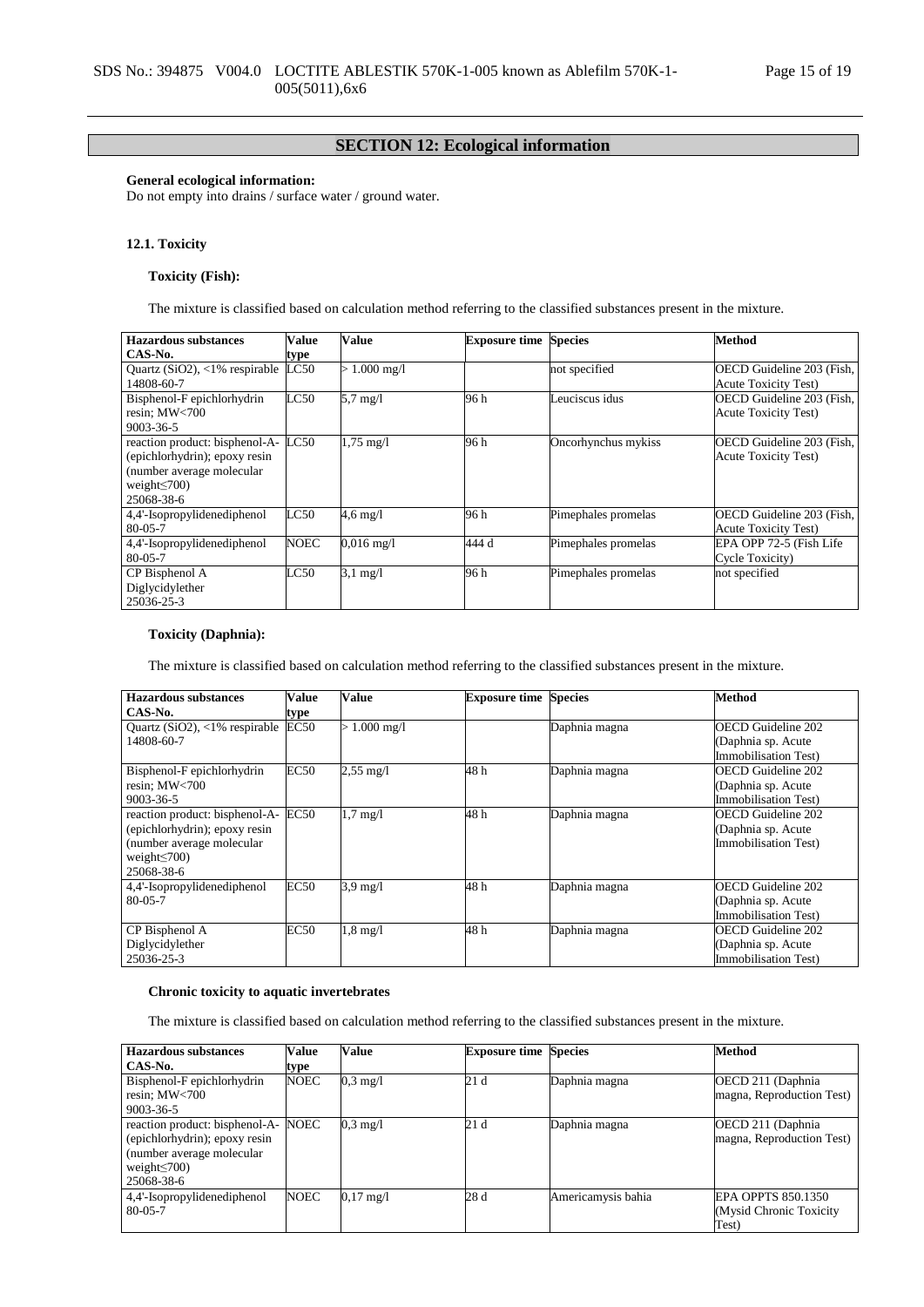## **Toxicity (Algae):**

The mixture is classified based on calculation method referring to the classified substances present in the mixture.

| <b>Hazardous substances</b>      | Value            | Value               | <b>Exposure time Species</b> |                                 | <b>Method</b>             |
|----------------------------------|------------------|---------------------|------------------------------|---------------------------------|---------------------------|
| CAS-No.                          | type             |                     |                              |                                 |                           |
| Quartz $(SiO2)$ , <1% respirable | EC <sub>50</sub> | $> 1.000$ mg/l      |                              | not specified                   | OECD Guideline 201 (Alga, |
| 14808-60-7                       |                  |                     |                              |                                 | Growth Inhibition Test)   |
| Bisphenol-F epichlorhydrin       | <b>EC50</b>      | $1,8 \text{ mg}/1$  | 72 h                         | Pseudokirchneriella subcapitata | OECD Guideline 201 (Alga, |
| resin; MW<700                    |                  |                     |                              |                                 | Growth Inhibition Test)   |
| 9003-36-5                        |                  |                     |                              |                                 |                           |
| reaction product: bisphenol-A-   | <b>EC50</b>      | $>11 \text{ mg/l}$  | 72 h                         | Scenedesmus capricornutum       | OECD Guideline 201 (Alga, |
| (epichlorhydrin); epoxy resin    |                  |                     |                              |                                 | Growth Inhibition Test)   |
| (number average molecular        |                  |                     |                              |                                 |                           |
| weight $\leq$ 700)               |                  |                     |                              |                                 |                           |
| 25068-38-6                       |                  |                     |                              |                                 |                           |
| reaction product: bisphenol-A-   | NOEC             | $4.2 \text{ mg}/1$  | 72 h                         | Scenedesmus capricornutum       | OECD Guideline 201 (Alga, |
| (epichlorhydrin); epoxy resin    |                  |                     |                              |                                 | Growth Inhibition Test)   |
| (number average molecular        |                  |                     |                              |                                 |                           |
| weight $\leq$ 700)               |                  |                     |                              |                                 |                           |
| 25068-38-6                       |                  |                     |                              |                                 |                           |
| 4,4'-Isopropylidenediphenol      | EC50             | $> 2.73 - 3.1$ mg/l | 96 h                         | Pseudokirchneriella subcapitata | OECD Guideline 201 (Alga, |
| $80 - 05 - 7$                    |                  |                     |                              |                                 | Growth Inhibition Test)   |
| 4,4'-Isopropylidenediphenol      | EC10             | $1,36 \text{ mg}/1$ | 96 h                         | Pseudokirchneriella subcapitata | OECD Guideline 201 (Alga, |
| $80 - 05 - 7$                    |                  |                     |                              |                                 | Growth Inhibition Test)   |
| CP Bisphenol A                   | ErC50            | $11 \text{ mg}/1$   | 72 h                         | Scenedesmus capricornutum       | not specified             |
| Diglycidylether                  |                  |                     |                              |                                 |                           |
| 25036-25-3                       |                  |                     |                              |                                 |                           |

### **Toxicity to microorganisms**

The mixture is classified based on calculation method referring to the classified substances present in the mixture.

| <b>Hazardous substances</b>       | Value           | Value              | <b>Exposure time Species</b> |                              | <b>Method</b>                       |
|-----------------------------------|-----------------|--------------------|------------------------------|------------------------------|-------------------------------------|
| CAS-No.                           | type            |                    |                              |                              |                                     |
| Quartz ( $SiO2$ ), <1% respirable | EC <sub>0</sub> | $> 1.000$ mg/l     |                              | not specified                | OECD Guideline 209                  |
| 14808-60-7                        |                 |                    |                              |                              | (Activated Sludge,                  |
|                                   |                 |                    |                              |                              | <b>Respiration Inhibition Test)</b> |
| Bisphenol-F epichlorhydrin        | IC50            | $> 100$ mg/l       | 3 h                          | activated sludge, industrial | other guideline:                    |
| resin; MW<700                     |                 |                    |                              |                              |                                     |
| 9003-36-5                         |                 |                    |                              |                              |                                     |
| reaction product: bisphenol-A-    | IC50            | $> 100$ mg/l       | 3h                           | activated sludge, industrial | other guideline:                    |
| (epichlorhydrin); epoxy resin     |                 |                    |                              |                              |                                     |
| (number average molecular         |                 |                    |                              |                              |                                     |
| weight $\leq$ 700)                |                 |                    |                              |                              |                                     |
| 25068-38-6                        |                 |                    |                              |                              |                                     |
| 4,4'-Isopropylidenediphenol       | EC10            | $320 \text{ mg/l}$ | 18 <sub>h</sub>              | Pseudomonas putida           | DIN 38412, part 8                   |
| $80 - 05 - 7$                     |                 |                    |                              |                              | (Pseudomonas                        |
|                                   |                 |                    |                              |                              | Zellvermehrungshemm-                |
|                                   |                 |                    |                              |                              | Test)                               |
| CP Bisphenol A                    | <b>EC 50</b>    | $> 100$ mg/l       |                              |                              | OECD Guideline 209                  |
| Diglycidylether                   |                 |                    |                              |                              | (Activated Sludge,                  |
| 25036-25-3                        |                 |                    |                              |                              | <b>Respiration Inhibition Test)</b> |

### **12.2. Persistence and degradability**

The product is not biodegradable.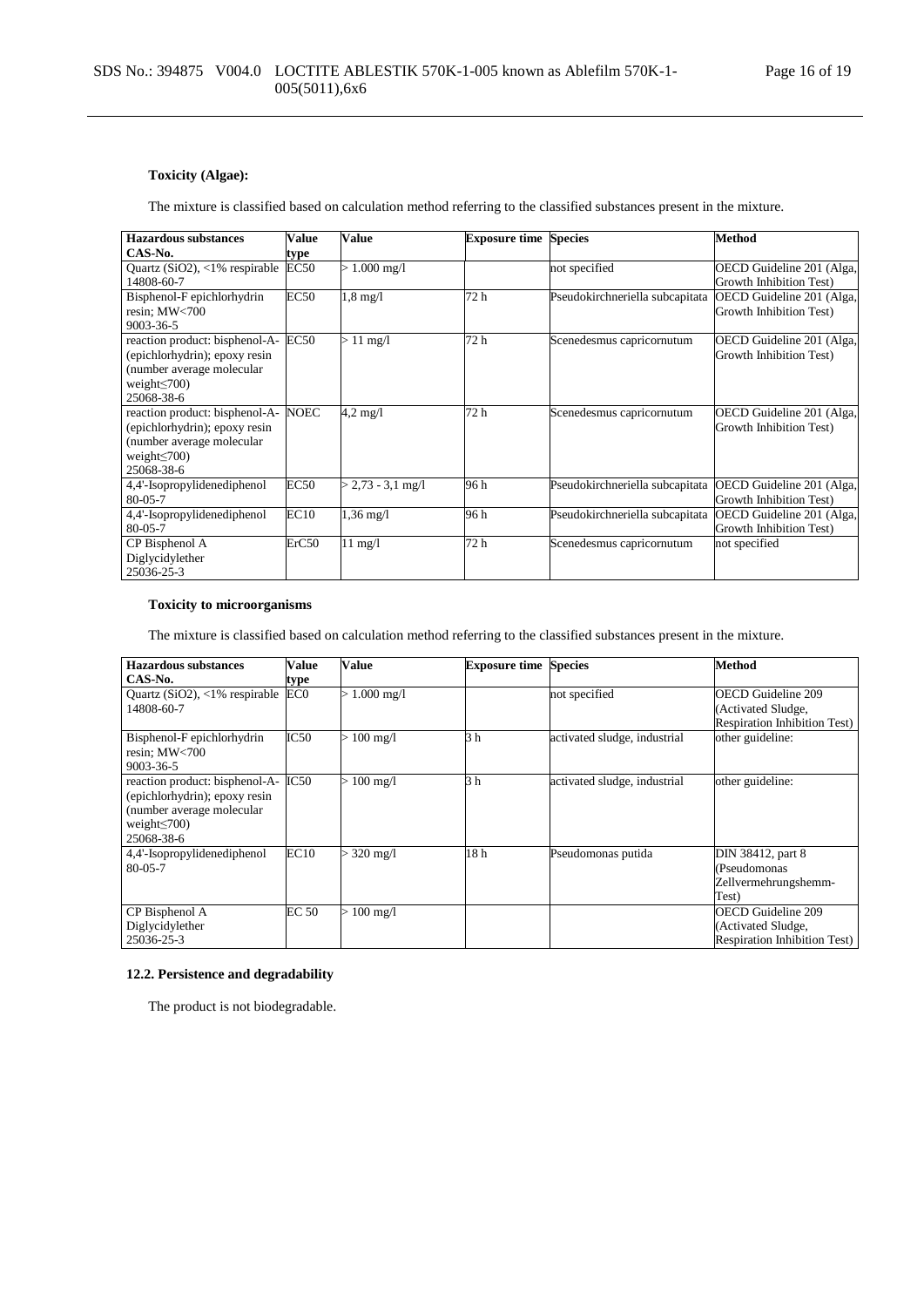## SDS No.: 394875 V004.0 LOCTITE ABLESTIK 570K-1-005 known as Ablefilm 570K-1- 005(5011),6x6

| <b>Hazardous</b> substances<br>CAS-No.                                                                                           | <b>Result</b>              | <b>Test type</b> | <b>Degradability</b> | <b>Exposure</b><br>time | <b>Method</b>                                                                            |
|----------------------------------------------------------------------------------------------------------------------------------|----------------------------|------------------|----------------------|-------------------------|------------------------------------------------------------------------------------------|
| Bisphenol-F epichlorhydrin<br>resin: $MW<700$<br>$9003 - 36 - 5$                                                                 | not readily biodegradable. | aerobic          | $0\%$                | 28 d                    | OECD Guideline 301 D (Ready<br>Biodegradability: Closed Bottle<br>Test)                  |
| reaction product: bisphenol-A-<br>(epichlorhydrin); epoxy resin<br>(number average molecular<br>weight $\leq$ 700)<br>25068-38-6 | not readily biodegradable. | aerobic          | 5 %                  | 28d                     | OECD Guideline 301 F (Ready<br>Biodegradability: Manometric<br><b>Respirometry Test)</b> |
| 4,4'-Isopropylidenediphenol<br>$80 - 0.5 - 7$                                                                                    | readily biodegradable      | aerobic          | 89 %                 | 28d                     | OECD Guideline 301 F (Ready<br>Biodegradability: Manometric<br><b>Respirometry Test)</b> |
| CP Bisphenol A<br>Diglycidylether<br>25036-25-3                                                                                  | not readily biodegradable. | not specified    | 12 %                 | 28 day                  | not specified                                                                            |

### **12.3. Bioaccumulative potential**

| Hazardous substances<br>CAS-No.        | Bioconcentratio<br>n factor (BCF) | <b>Exposure time</b> | <b>Temperature</b> | <b>Species</b>  | Method           |
|----------------------------------------|-----------------------------------|----------------------|--------------------|-----------------|------------------|
| 4,4'-Isopropylidenediphenol<br>80-05-7 | $5.1 - 67$                        | 42 d                 | $25^{\circ}$<br>رے | Cyprinus carpio | other guideline: |

## **12.4. Mobility in soil**

Cured adhesives are immobile.

| <b>Hazardous substances</b>                                                                                                       | LogPow      | <b>Temperature</b> | <b>Method</b>                                                                         |
|-----------------------------------------------------------------------------------------------------------------------------------|-------------|--------------------|---------------------------------------------------------------------------------------|
| CAS-No.                                                                                                                           |             |                    |                                                                                       |
| Bisphenol-F epichlorhydrin<br>resin: $MW<700$<br>$9003 - 36 - 5$                                                                  | $2.7 - 3.6$ |                    | OECD Guideline 117 (Partition Coefficient (n-octanol / water), HPLC<br>Method)        |
| reaction product: bisphenol-A-<br>(epichlorhydrin); epoxy resin<br>(number average molecular)<br>weight $\leq$ 700)<br>25068-38-6 | 3.242       | $25^{\circ}$ C     | EU Method A.8 (Partition Coefficient)                                                 |
| 4,4'-Isopropylidenediphenol<br>$80 - 05 - 7$                                                                                      | 3,4         | 21.5 °C            | OECD Guideline 107 (Partition Coefficient (n-octanol / water), Shake<br>Flask Method) |
| CP Bisphenol A<br>Diglycidylether<br>25036-25-3                                                                                   | $3 - 5$     |                    | not specified                                                                         |

### **12.5. Results of PBT and vPvB assessment**

| <b>Hazardous substances</b>                     | PBT / vPvB                                                                               |
|-------------------------------------------------|------------------------------------------------------------------------------------------|
| CAS-No.                                         |                                                                                          |
| Quartz $(SiO2)$ , <1% respirable                | According to Annex XIII of regulation (EC) 1907/2006 a PBT and vPvB assessment shall not |
| 14808-60-7                                      | be conducted for inorganic substances.                                                   |
| Bisphenol-F epichlorhydrin resin; MW<700        | Not fulfilling Persistent, Bioaccumulative and Toxic (PBT), very Persistent and very     |
| 9003-36-5                                       | Bioaccumulative (vPvB) criteria.                                                         |
| reaction product: bisphenol-A-(epichlorhydrin); | Not fulfilling Persistent, Bioaccumulative and Toxic (PBT), very Persistent and very     |
| epoxy resin (number average molecular           | Bioaccumulative (vPvB) criteria.                                                         |
| weight $\leq$ 700)                              |                                                                                          |
| 25068-38-6                                      |                                                                                          |
| 4,4'-Isopropylidenediphenol                     | Not fulfilling Persistent, Bioaccumulative and Toxic (PBT), very Persistent and very     |
| $80 - 05 - 7$                                   | Bioaccumulative (vPvB) criteria.                                                         |

### **12.6. Other adverse effects**

No data available.

# **SECTION 13: Disposal considerations**

**13.1. Waste treatment methods**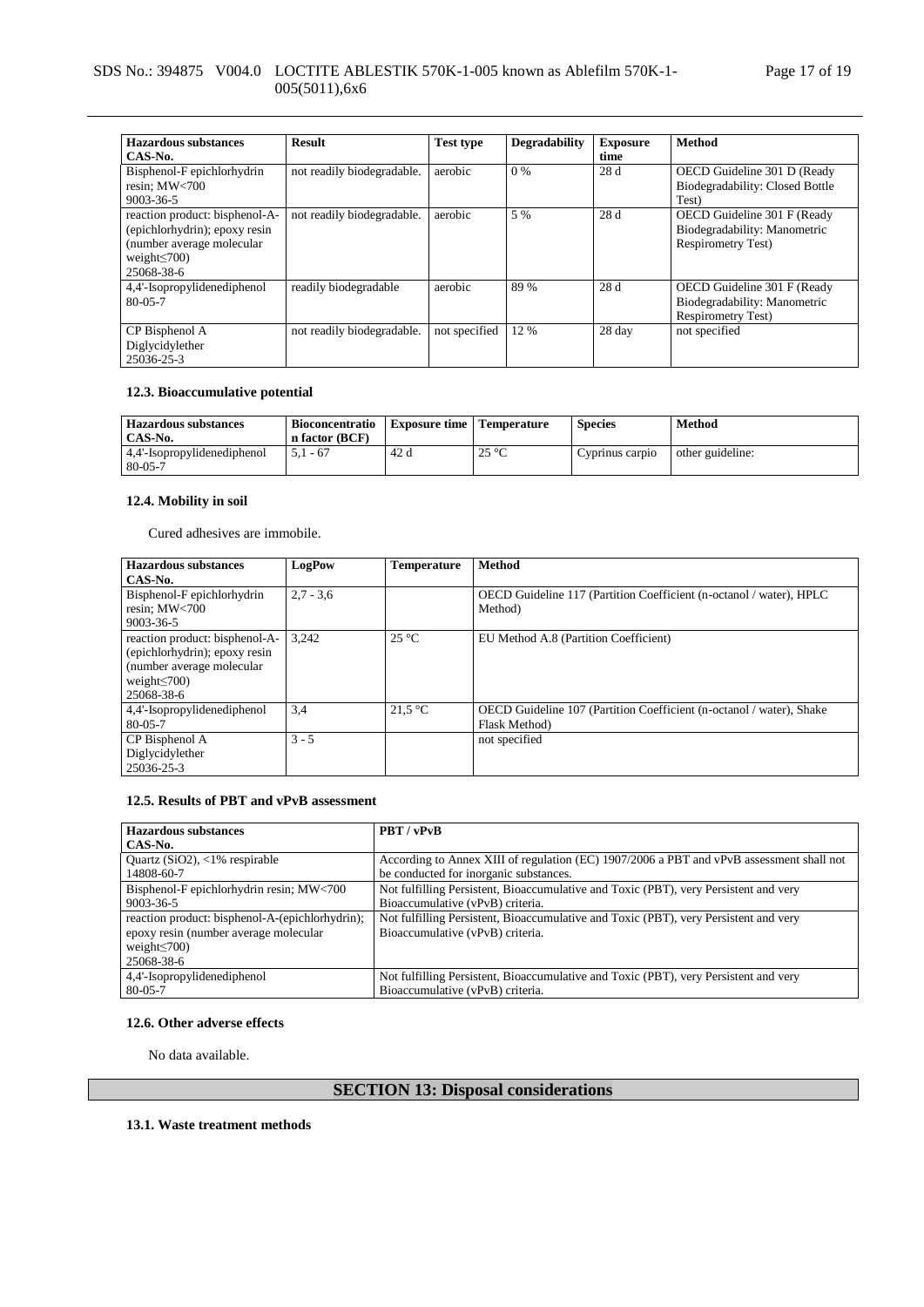### Product disposal:

Do not empty into drains / surface water / ground water. Dispose of in accordance with local and national regulations.

Disposal of uncleaned packages:

After use, tubes, cartons and bottles containing residual product should be disposed of as chemically contaminated waste in an authorised legal land fill site or incinerated.

Waste code

08 04 09 waste adhesives and sealants containing organic solvents and other dangerous substances The valid EWC waste code numbers are source-related. The manufacturer is therefore unable to specify EWC waste codes for the articles or products used in the various sectors. The EWC codes listed are intended as a recommendation for users. We will be happy to advise you.

### **SECTION 14: Transport information**

| 14.1. | <b>UN</b> number                                                   |
|-------|--------------------------------------------------------------------|
|       | Not hazardous according to RID, ADR, ADN, IMDG, IATA-DGR.          |
| 14.2. | UN proper shipping name                                            |
|       | Not hazardous according to RID, ADR, ADN, IMDG, IATA-DGR.          |
| 14.3. | <b>Transport hazard class(es)</b>                                  |
|       | Not hazardous according to RID, ADR, ADN, IMDG, IATA-DGR.          |
| 14.4. | Packing group                                                      |
|       | Not hazardous according to RID, ADR, ADN, IMDG, IATA-DGR.          |
| 14.5. | <b>Environmental hazards</b>                                       |
|       | Not hazardous according to RID, ADR, ADN, IMDG, IATA-DGR.          |
| 14.6. | Special precautions for user                                       |
|       | Not hazardous according to RID, ADR, ADN, IMDG, IATA-DGR.          |
| 14.7. | Transport in bulk according to Annex II of Marpol and the IBC Code |
|       | not applicable                                                     |

**SECTION 15: Regulatory information**

**15.1. Safety, health and environmental regulations/legislation specific for the substance or mixture**

VOC content (2010/75/EC)  $< 3 %$ 

#### **15.2. Chemical safety assessment**

A chemical safety assessment has not been carried out.